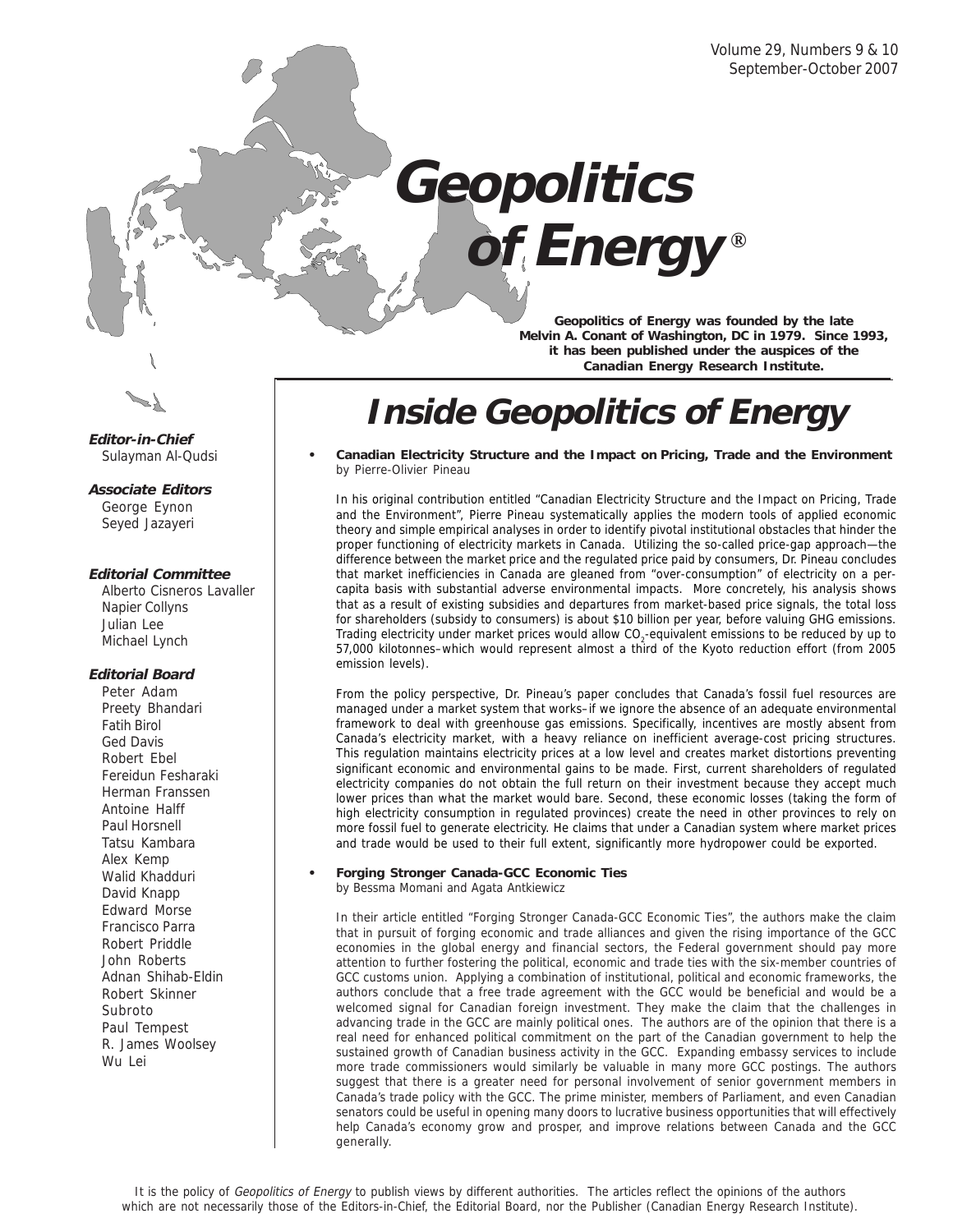## **Canadian Electricity Structure and the Impact on Pricing, Trade and the Environment**

by Pierre-Olivier Pineau\*

#### **Introduction**

A lot has been written on electricity market structure. Much less is discussed on integrating different electricity markets, on the kind of benefits it could bring, and–even more critically–on estimating these benefits. This paper shows that important differences in Canadian electricity markets create distortions that are economically and environmentally harmful. Important indirect subsidies are provided to electricity consumers in many provinces, which leads to inefficient consumption levels–and to missed environmental gains. An estimated total yearly subsidy of \$10 billion is indeed offered to consumers in only four provinces (British Columbia, Saskatchewan, Manitoba and Québec), preventing a reduction of up to 57,000 kilotonnes of greenhouse gas (GHG) emissions to happen. Such a reduction represents almost a third of the Kyoto reduction effort required from Canada, based on the 2005 emission level.

The paper first presents the main features of the Canadian electricity sector structure, in terms of ownership, price, capacities and market outcomes. Section 2 provides an estimate of the indirect subsidy that electricity consumers receive in four provinces. This subsidy, if removed, would increase prices and lead to electricity consumption reductions. In hydropower provinces, the electricity made available could be exported and reduce GHG emissions. These steps are covered in Section 3. In Section 4, transmission issues to allow electricity exports are analyzed, and Section 5 identifies the five obstacles preventing a new electricity structure to emerge from the current situation.

#### **The Canadian Electricity Sector Structure**

#### Ownership, Price and Capacities

The Canadian electricity sector structure is characterized by two very strong features: public ownership and decentralization at the provincial level. Decentralization has produced ten different electricity sectors, with independent planning, pricing policies and environmental strategies. Public ownership, dominant in seven out of ten provinces,<sup>1</sup> creates incentives to keep a pricing policy based on costs, especially when costs are low, as is the case in provinces with high hydropower capacity. This is so because governments, although reaping public companies' profits, are under pressure from the electorate and industrial interest groups to sell electricity according to average cost principles, which maintains low and predictable prices. See Pineau (2007) for a detailed overview of the current situation in Canada. For an historical analysis explaining the development of the electricity sector in Canada, see Froschauer (1999).

Low cost electricity from hydropower in British Columbia, Manitoba and Québec results in higher per capita consumption than in other, higher cost, provinces. This can clearly be seen in Figure 1, where per capita consumption (total provincial electricity demand divided by total population) decreases as price increases (residential price is used as a proxy for provincial price level). Of course, many other factors contribute to electricity consumption, such as economic activity (GDP), industrial structure, temporal behaviour patterns and weather (Mazer, 2007). This explains why in Figure 1, despite a clear trend, there are significant variations. Table 1 shows the installed capacity by type of generating units for six of the ten Canadian provinces.2

<sup>\*</sup>Pierre-Olivier Pineau is Associate Professor, HEC Montréal. He can be reached at *pierre*olivier.pineau@hec.ca. This article was originally presented at the CERI 2007 Electricity Conference: The Challenges of Powering Canada's Growth, held October 22-23, 2007 in Calgary, Alberta.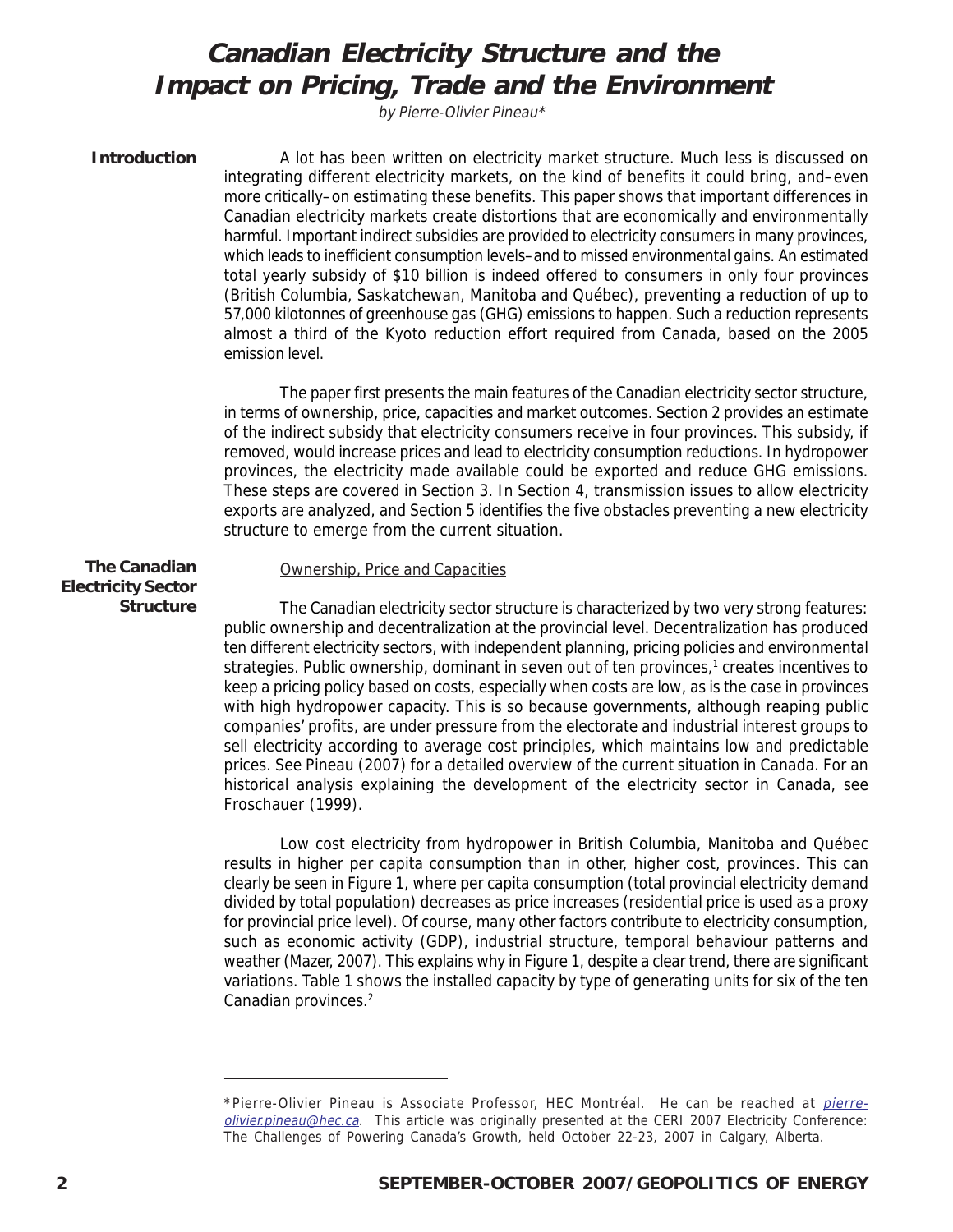But strong public ownership does not necessarily entail price regulation, as Ontario and, to a lesser extent Alberta, prove. Both provinces have important provincial or municipal government owning electricity companies and an hourly spot market, fixing the electricity market price. All other provinces use a pricing policy based on average cost, including a return on investment, with very little concern for marginal costs (and consequently, for economic efficiency).3



**Figure 1: Per Capita Electricity Consumption and Price, 2006**

SOURCES: Statistics Canada, 2007, and Hydro Québec, 2006.

| Table 1: Nameplate Capacity of Existing and Planned Electric |
|--------------------------------------------------------------|
| <b>Generating Units in Six Provinces, 2005</b>               |
| (MW)                                                         |

| Type of Electric Generating Unit (EGU)                               | AB     | ВC     | <b>MB</b> | <b>ON</b> | QC     | <b>SK</b> | Total   |
|----------------------------------------------------------------------|--------|--------|-----------|-----------|--------|-----------|---------|
| Hydro                                                                | 815    | 12,369 | 5,427     | 7,627     | 37,238 | 849       | 64,324  |
| <b>Nuclear</b>                                                       |        |        |           | 12,278    | 680    |           | 12,958  |
| Unscrubbed Coal-Subbituminous                                        | 5,225  |        | 100       |           |        |           | 5,325   |
| Oil/Gas Steam                                                        | 1,048  | 1,017  | 132       | 2,146     | 600    | 217       | 5,160   |
| Unscrubbed Coal-Bituminous                                           | 145    |        |           | 5,013     |        |           | 5,158   |
| Cogeneration - Combined Cycle                                        | 1,799  | 240    |           | 1,585     | 550    | 475       | 4,649   |
| <b>Combustion Turbine</b>                                            | 421    | 205    | 269       | 286       | 1,004  | 162       | 2,348   |
| Unscrubbed Coal-Lignite                                              |        |        |           | 525       |        | 1,716     | 2,241   |
| Biomass - Wood and Wood Waste                                        | 278    | 568    | 23        | 271       | 261    | 63        | 1,464   |
| Cogeneration - Combustion Turbine                                    | 911    | 110    |           | 308       |        |           | 1,329   |
| Combined Cycle                                                       | 460    |        |           | 580       |        | 150       | 1,190   |
| Unscrubbed Coal (selective catalytic<br>reduction bituminous)        |        |        |           | 980       |        |           | 980     |
| Coal (selective catalytic reduction and<br>SO <sub>2</sub> scrubber) |        |        |           | 980       |        |           | 980     |
| Cogeneration - Oil/Gas                                               | 155    | 63     |           | 224       |        | 21        | 463     |
| Wind                                                                 | 302    |        |           | 17        | 102    | 33        | 454     |
| Scrubbed Coal                                                        | 450    |        |           |           |        |           | 450     |
| Combined Cycle                                                       | 4      | 29     |           | 168       |        |           | 201     |
| Pumped Storage                                                       |        |        |           | 174       |        |           | 174     |
| Other                                                                | 27     |        |           | 104       | 29     |           | 160     |
| Total                                                                | 12,040 | 14,601 | 5,951     | 33,265    | 40,464 | 3,687     | 110,008 |

SOURCE: EC, 2005.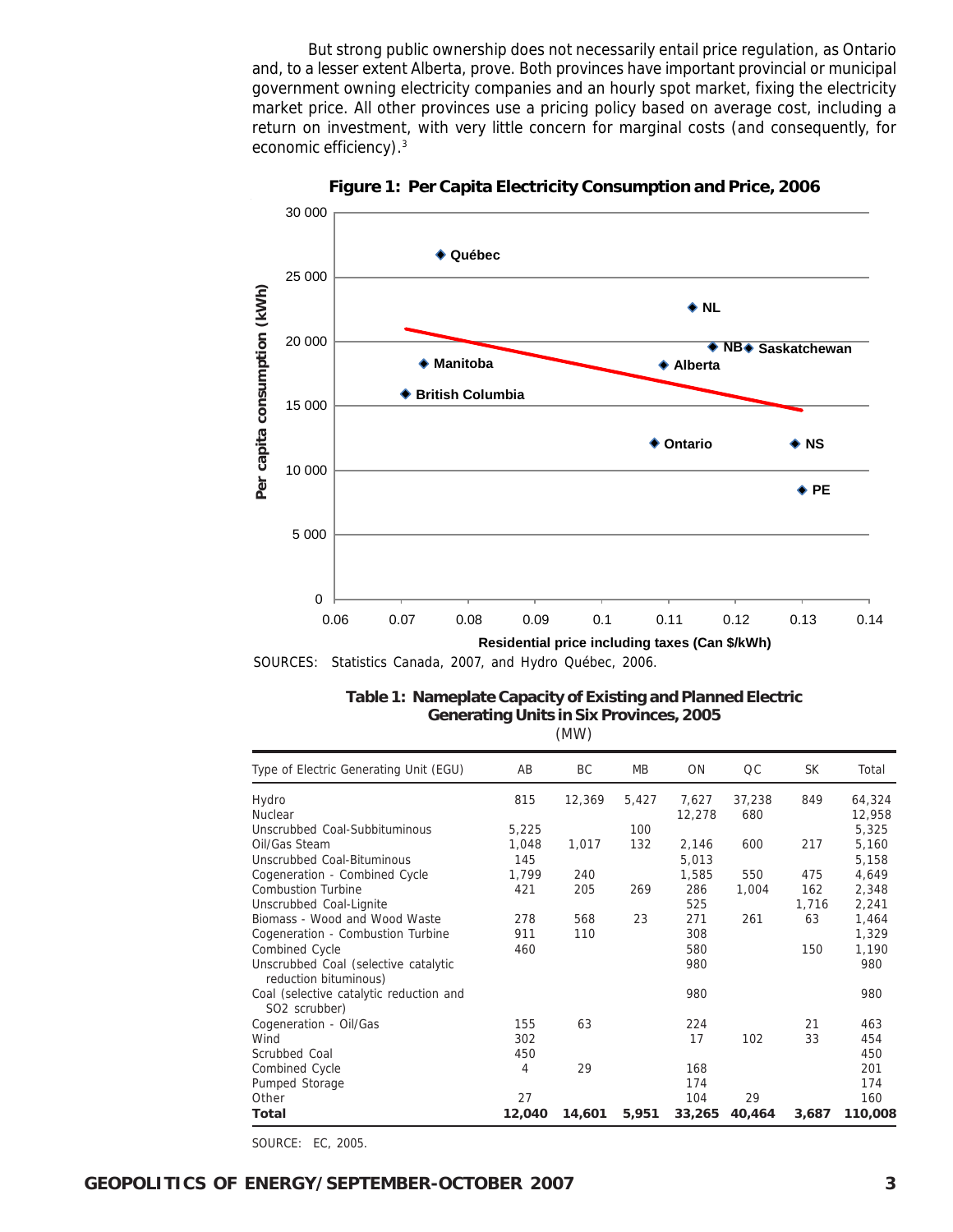#### Market Outcomes

The different provincial electricity market structures allow very different market outcomes to be observed across Canada, as already seen in Figure 1. This is a unique situation in the energy sector, where, despite some regional differences, gasoline and natural gas prices follow similar trends. In electricity, electric generating units (EGUs) are specific to the province and are mostly dedicated to satisfy provincial electricity demands, because of regulation or lack of trading possibilities.

These very different market outcomes are illustrated in more detail in Figures 2 and 3, displaying the EGUs ordered by increasing marginal production cost in BC and Alberta. The actual market outcomes are displayed for the four "load quartiles". These load quartiles are four demand periods of equal length (one fourth of the year or 2,190 hours) with increasing demand. For each of these quartiles, the average load and average energy price can be obtained (more details on this in Section 2). In BC, the energy price is regulated and is \$25.30/MWh.<sup>4</sup> It stays constant for consumers in all quartiles. That is, as the average load quartile increases from 7,073 MW (Q1), to 7,661 (Q2), to 8,159 (Q3) and finally to 8,645 MW (Q4), the energy price remains the same for consumers (see also Table 2 for these average load quartiles). Hydro EGUs can by used to meet demand most of the time, avoiding the use of more expensive EGUs.<sup>5</sup>





SOURCE: EC, 2005.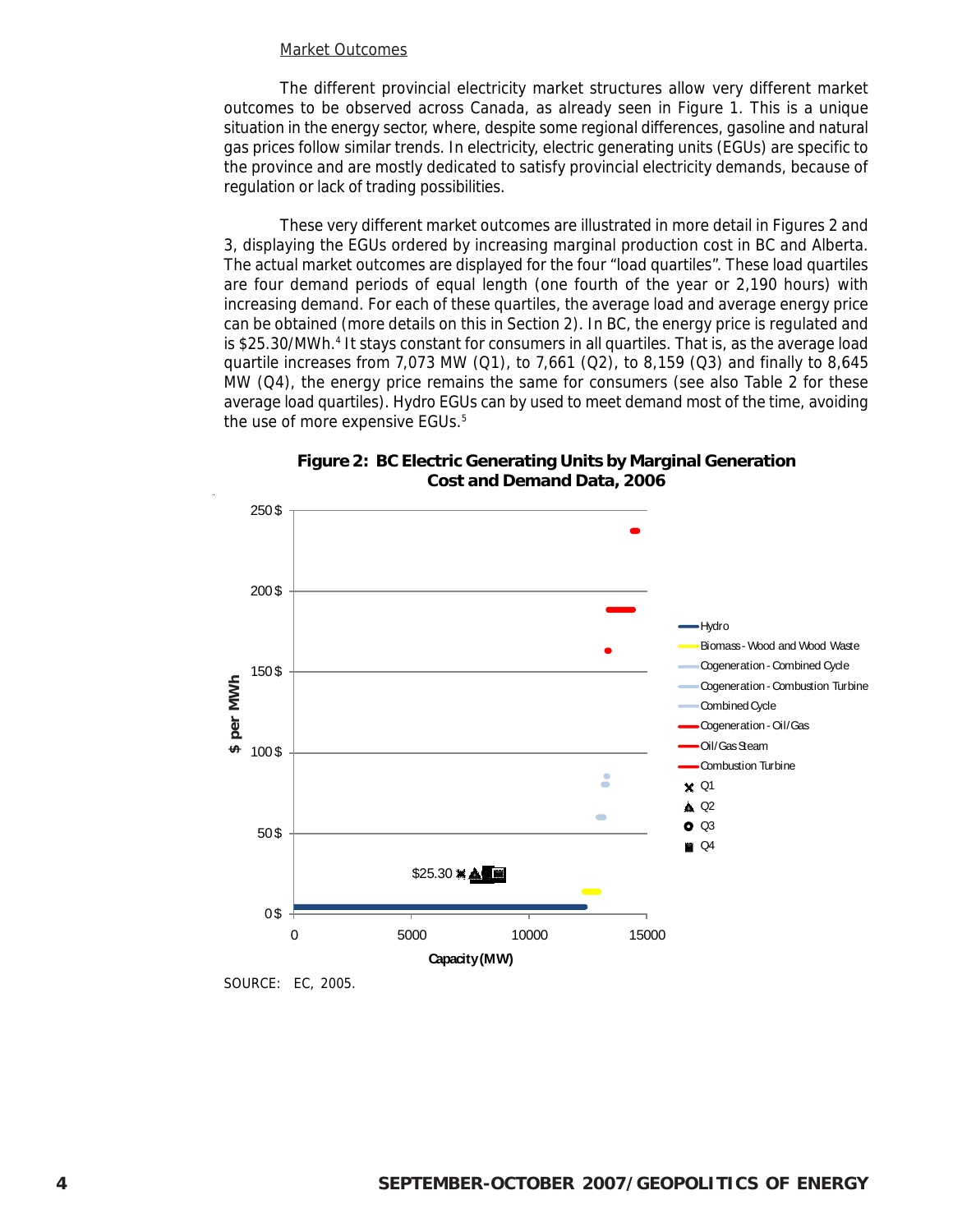In Alberta, the market price for energy increases with demand levels: when demand is low (Q1: 7,104 MW on average), the average market price for this quartile is \$33.04/MWh (2006 market price, see also Table 2). As demand rises to higher levels, price increases to reflect the higher marginal value of the product. In Q2 (average load of 7,695 MW), the average market price is \$61.60/MWh. In Q3 (8,195 MW), the market price is \$101.52/ MWh, and during the peak quartile  $(Q4)$ , an average load of 8,683 MW is sold at \$127.59 per MW, on average, at each hour.



**Figure 3: Alberta Electric Generating Units by Marginal Generation Cost and Demand Data, 2006**

This situation perfectly illustrates the following economic paradox: while some consumers value a single megawatt-hour at \$127, on average, during 2,190 hours in Alberta, BC Hydro is selling energy to its consumers at \$25. Of course, at \$127/MWh, some expensive EGUs are economic to operate in Alberta, such as natural gas power plants (cogenerationcombined cycle, combined cycle, cogeneration-combustion turbine) and therefore, they produce. Meanwhile, in BC, consumers facing the relatively low energy price of \$25/MWh use the plentiful hydropower resources they have, indirectly ignoring the \$102 they could make by selling in Alberta instead of using the electricity in BC. This is a very high opportunity cost.

This captures the core of the argument made in this paper:

- 1. Electricity prices do not reflect the value of the resource across Canada.
- 2. This situation accounts to a subsidy indirectly given to some consumers (those in low-cost, regulated-price provinces).

SOURCE: EC, 2005.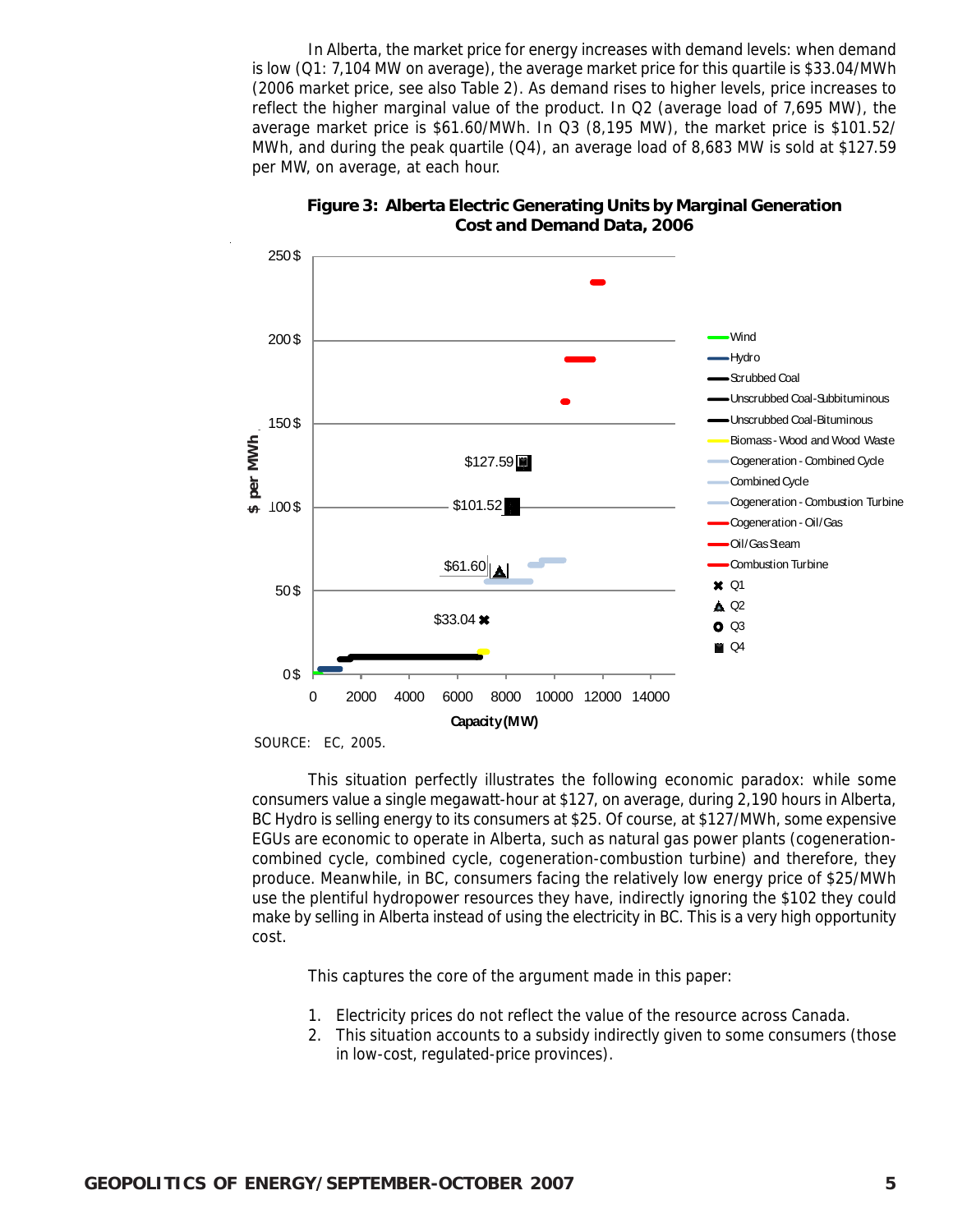- 3. These low prices result in inefficient consumption levels, preventing "clean" hydropower to be exported to market-based provinces, becoming a substitute to diesel, natural gas and/or coal-fuelled EGUs.
- 4. With such exports (and adequate transmission capacity), important reductions of GHG could be obtained.

A subsidy in the energy sector is defined as "any government action that lowers the cost of energy production, raises the price received by energy producers or lowers the price paid by energy consumers" (UNEP, 2002). Similar definitions can be found in documents of various international institutions, such as the OECD's International Energy Agency (IEA, 2000) or the US Energy Information Administration (EIA, 2000). In many Canadian provinces, price regulation of electricity "lowers the price paid by energy consumers" because the price is based on the average cost rather than on the marginal value of the product. As Figures 2 and 3 show, not only the marginal production cost of electricity rises with quantity, but consumer's value electricity at higher levels during peak periods–they are ready to pay a higher price for it. Consequently, consumers in BC, Saskatchewan, Manitoba and Québec benefit from an indirect subsidy given by their provincial government through regulated, cost-based electricity prices. **Electricity Subsidies in Canada**

#### Methodological Discussion

To estimate this subsidy, a reference price has to be found. This reference price can be a forecasted market price (with a market model), the price under an alternative technology, the export price or the long-run marginal cost (Banfi et al., 2005). The subsidy is estimated by the difference between the market price and the regulated price paid by consumers. This approach to estimate energy subsidies is also known as the "price-gap approach", used for instance in IEA (2000), EIA (2000), Koplow (2004) and OECD (2005).

Here, the reference prices chosen are the average quartile market prices in Alberta, for BC and Saskatchewan, and the average quartile market prices in Ontario, for Manitoba and Québec. These reference prices are not perfect, but no reference price can be ideal. In particular, these reference prices can over or under-estimate the actual market price that would be observed in the different provinces if market prices were introduced. But as introducing market prices comes with high uncertainty on price levels, there is an inherent uncertainty in the market price level that cannot be avoided. The choice of the Alberta and Ontario market prices is a compromise between using real market prices, alternative technologies and export prices.

In order to find the reference market price for each quartile of the year, the following procedure is followed. The year 2006 is divided in four "load quartiles". The lower quartile groups the 25% lowest loads of the 8,760 hours of the year (these loads are the smallest required capacities to meet demand). The second quartile groups hours that have a load above the 25% lowest but below the median. The third quartile groups those above the median but below the 25% highest. Finally, the fourth quartile groups hours with the top 25% loads. Each quartile contains 2,190 hours (one fourth of the 8,760 hours).

Hourly load and price data are only publicly available for Alberta and Ontario (AESO, 2007 and IESO, 2007). From these data, it is easy to compute the average load and price for each quartile. Table 2 provides this information for Alberta and Table 3 for Ontario. Based on the proportion of the peak load each of these "average quartile loads" represents, average quartile loads are estimated for BC and Saskatchewan (based on the Alberta values) and for Manitoba and Québec (based on Ontario values). The real 2006 peak load data are used when available for each province (when not available, 2004 peak load is used).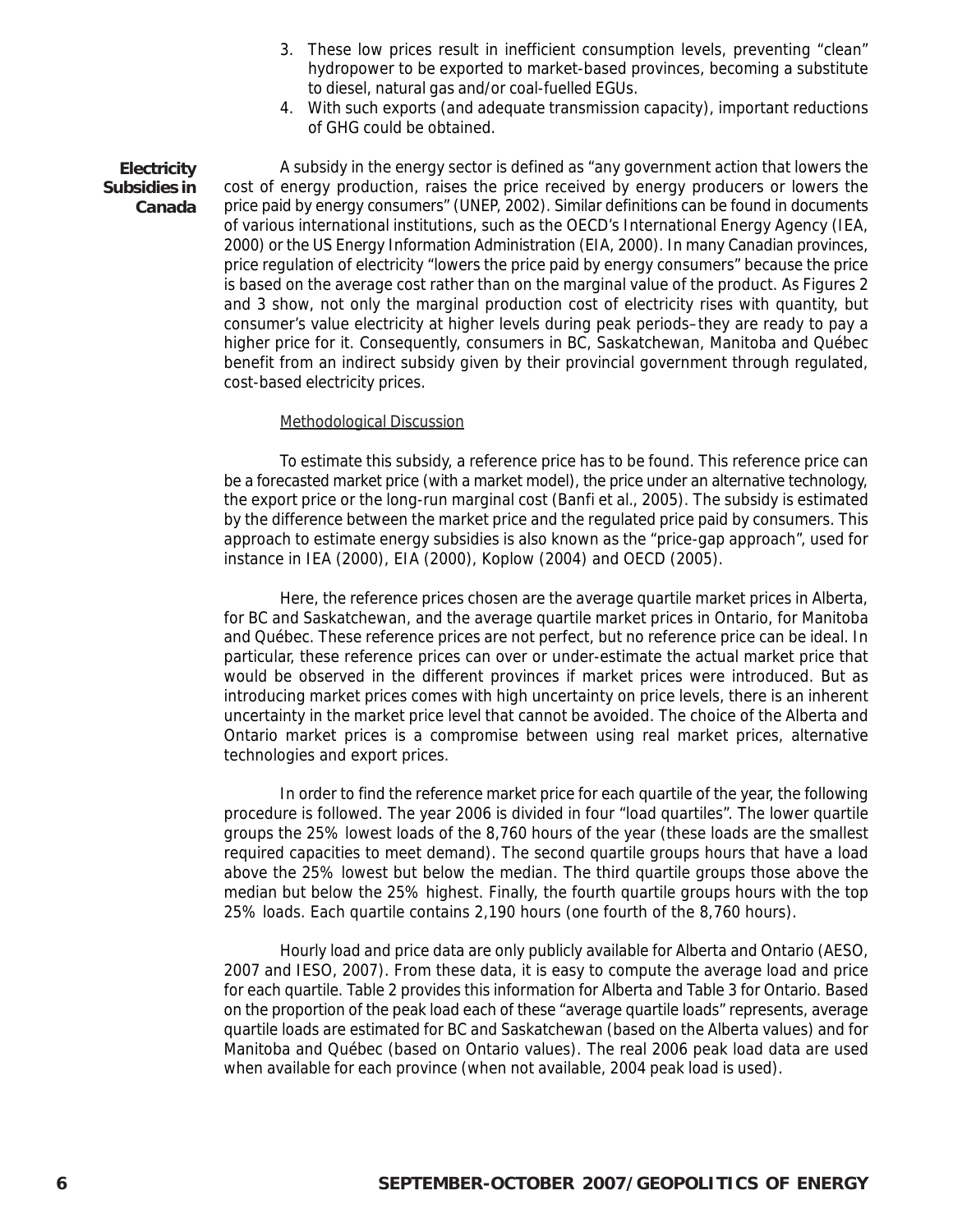|                                                          | BC.                                          |                                  | Alberta                                      |                                    | Saskatchewan                                 |                                  |
|----------------------------------------------------------|----------------------------------------------|----------------------------------|----------------------------------------------|------------------------------------|----------------------------------------------|----------------------------------|
| Peak Demand 2004, MW                                     | 9,619                                        |                                  | 8.967                                        |                                    | 2,800                                        |                                  |
| Peak Demand 2006, MW                                     | n.a.                                         |                                  | 9,661                                        |                                    | n.a.                                         |                                  |
|                                                          | Average<br>(MW)                              | Energy<br>Price<br>(\$/MWh)      | Average<br>(MW)                              | Energy<br>Price<br>(\$/MWh)        | Average<br>(MW)                              | Energy<br>Price<br>(\$.MWh)      |
| O <sub>1</sub><br>Q <sub>2</sub><br>O <sub>3</sub><br>Q4 | 7,073.86<br>7.661.96<br>8,159.76<br>8,645.34 | 25.30<br>25.30<br>25.30<br>25.30 | 7.104.75<br>7,695.41<br>8,195.39<br>8,683.09 | 33.04<br>61.60<br>101.52<br>127.59 | 2,059.14<br>2,230.32<br>2.375.23<br>2,516.58 | 25.12<br>25.12<br>25.12<br>25.12 |
| Average Energy Cost                                      |                                              | 25.30                            |                                              | 80.90                              |                                              | 25.12                            |

**Table 2: Peak Demand, Average Quartile Demand and Energy Prices in BC, Alberta and Saskatchewan, 2006**

SOURCES: NEB, 2004; BCUC, 2003; AESO, 2007; SaskPower, 2007.

The BC price is the "Forecast Heritage Reference Price" (BCUC, 2003). The Alberta price is the average hourly pool price (average System Marginal Price) for the four quartiles (AESO, 2007). The Saskatchewan energy "price" is the average fuel and purchased power costs for 2006 (SaskPower, 2007).

|                                                          | Manitoba                                     |                                  | Ontario                                          |                                  | Quebec                                           |                                  |
|----------------------------------------------------------|----------------------------------------------|----------------------------------|--------------------------------------------------|----------------------------------|--------------------------------------------------|----------------------------------|
| Peak Demand 2004, MW                                     | 3.916                                        |                                  | 25,000                                           |                                  | 36.279                                           |                                  |
| Peak Demand 2006, MW                                     | 4.173                                        |                                  | 27.375                                           |                                  | n.a.                                             |                                  |
|                                                          | Average<br>(MW)                              | Energy<br>Price<br>(\$/MWh)      | Average<br>(MW)                                  | Energy<br>Price<br>(\$/MWh)      | Average<br>(MW)                                  | Energy<br>Price<br>(\$.MWh)      |
| O <sub>1</sub><br>O <sub>2</sub><br>O <sub>3</sub><br>Q4 | 2.206.26<br>2,534.05<br>2,772.49<br>3,097.90 | 16.44<br>16.44<br>16.44<br>16.44 | 15,422.99<br>17.714.40<br>19,381.21<br>21,656.05 | 27.89<br>40.52<br>50.92<br>66.21 | 20,439.48<br>23,476.19<br>25,685.15<br>28,699.90 | 27.90<br>27.90<br>27.90<br>27.90 |
| Average Energy Cost                                      |                                              | 16.44                            |                                                  | 46.38                            |                                                  | 27.90                            |

**Table 3: Peak Demand, Average Quartile Demand and Energy Prices in Manitoba, Ontario and Quebec, 2006**

SOURCES: NEB, 2004; Manitoba Hydro, 2007; IESO, 2007; Hydro Quebec, 2007.

The Manitoba "price" is the average cost for water rentals and fuel and power purchases (Manitoba Hydro, 2007). The Ontario price is the average Hourly Ontario Energy Price (HOEP) for each quartile (IESO, 2007). The Québec price is the "Heritage Pool" price (Hydro Québec, 2007).

As Tables 2 and 3 show, energy prices are much higher in market-based provinces than in average cost provinces. The Alberta price is also much higher than the Ontario price. A few explanations can be given to explain the Alberta-Ontario differences. First, Ontario has access to more low cost EGUs than Alberta. As shown in Table 1, Ontario has important hydro and nuclear capacities, which allow the province to avoid using expensive EGUs as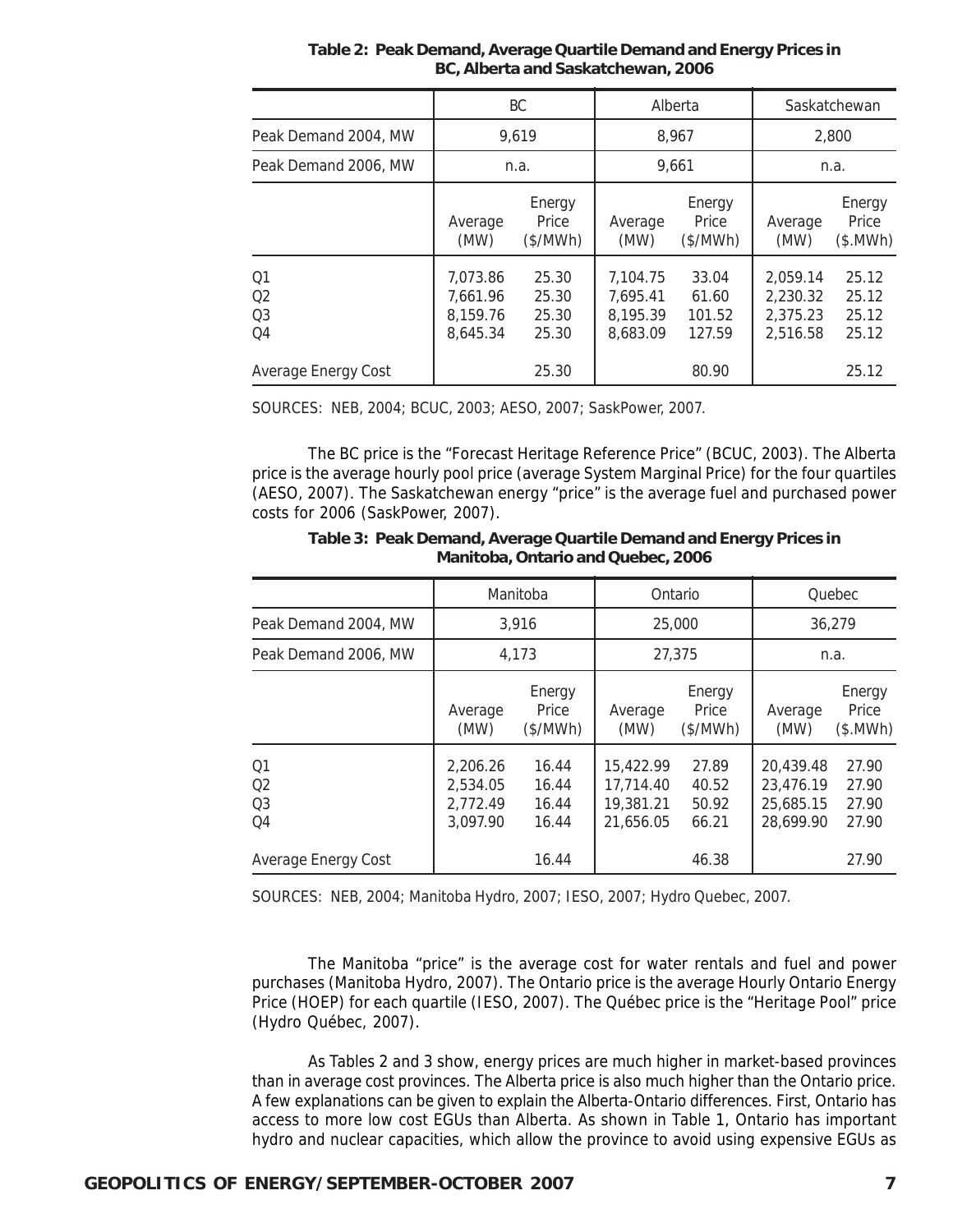often as in Alberta (most of these EGUs are fuelled by natural gas). Second, Ontario is currently more interconnected with its neighbours than Alberta (see Pineau, 2007, for more on this). This allows imports to limit the market price increase when demand is high, compared to a situation where there would be little or no import opportunities, as in Alberta. Finally, Ontario consumers may be more price responsive than Alberta consumers–although no specific empirical justification for such an hypothesis is known to the author.

#### **Results**

Using the real average quartile prices of Alberta and Ontario, the difference between these prices and the actual price paid in the four other provinces can be found (BC, Saskatchewan, Manitoba and Québec). Multiplying the consumption in these provinces, for each quartile, by the corresponding price difference, an estimation of the subsidy can be provided for each province. Table 4 shows these estimates.

The subsidy estimates shown in Table 4 simply reflect the amount "saved" by consumers, had they purchased the same amount of electricity at the market price of Alberta or Ontario. The total amount, about 10 billion dollars, indicates that this indirect subsidy (for 2006 only) is large. Two comparison points can be provided: the income of BC Hydro for 2006-07 was almost \$4.2 billion (BC Hydro, 2007), and the income of Hydro Québec a little more than \$11 billion (Hydro Québec, 2007). These companies would increase their income by 100% and almost 50% under this scenario, with a very large share of the additional revenue simply being profit. In economic terms, these companies would keep the rent that is now distributed to their consumers; see Rothman (2000) for more on rent apportioning.

| Manitoba<br><b>Ouebec</b> | Ontario                                                                     | 23.24<br>215.28                                             | 735.83<br>4,350.68                                |
|---------------------------|-----------------------------------------------------------------------------|-------------------------------------------------------------|---------------------------------------------------|
| Saskatchewan              |                                                                             | 20.11                                                       | 1,175.98                                          |
| <b>British Columbia</b>   | Alberta                                                                     | 69.07                                                       | 4.027.49                                          |
|                           | Province used for the<br>market reference price<br>(average quartile price) | Approximate number of TWh<br>sold during the four quartiles | <b>Estimated subsidy</b><br>(millions of dollars) |

If these estimated subsidies are high, they simply reflect the high gap between the marginal value of electricity, as valued in markets, and the production costs on which the price is based in these provinces. To reach economic efficiency, however, there should be no such gap. In a world where consumers in regulated price provinces would face market prices, they would however not buy the same amount of electricity: they would reduce their consumption. The next section explores these consumption reductions.

**Impact of Market Price: Power Saving and GHG Reductions**

If electric energy in regulated provinces was sold at market price, the final price of electricity for consumers would increase by a significant amount, as illustrated in Table 5. This increase would in turn lead to a consumption decrease, depending on the price elasticity of consumers. Espey and Espey (2004) have surveyed a large number of studies estimating the price elasticity of residential electricity consumers, and have found that the average price elasticity is -0.35 in the short-run and -0.85 in the long-run.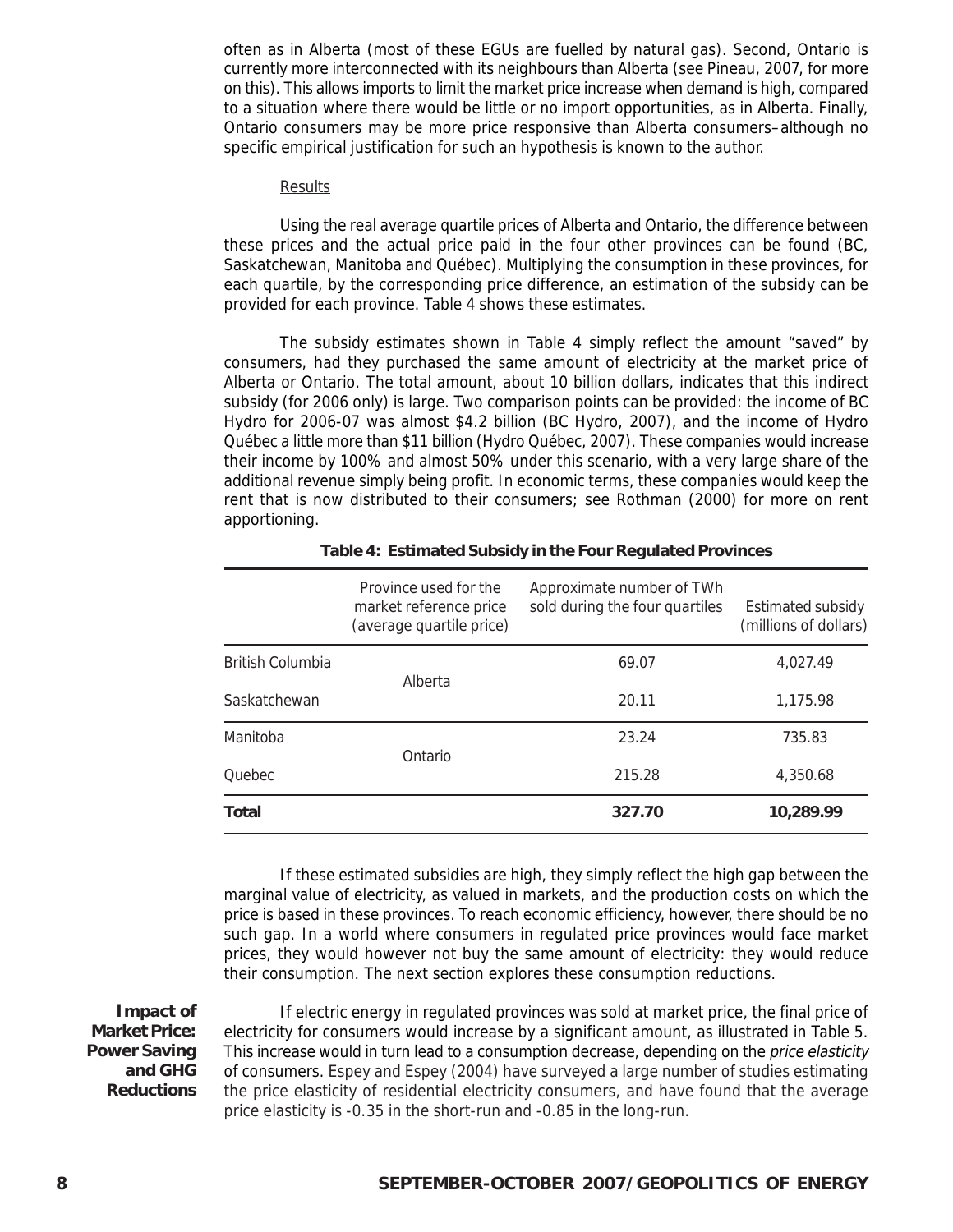Table 5 presents the residential price faced by consumers in 2006 (shown in Figure 1) and the average additional energy cost that would be added to these prices if energy was sold at the reference market prices (Alberta and Ontario). From these two price items, the price increase can be computed, and given some price elasticity levels, consumption decreases can be estimated.

|           | Residential Price<br>(including transmission, distribution<br>and other costs and taxes) | Additional<br><b>Energy Cost</b> | Price<br>Increase | Consumption decrease<br>According to elasticity<br>$(\%)$ |          |
|-----------|------------------------------------------------------------------------------------------|----------------------------------|-------------------|-----------------------------------------------------------|----------|
|           | 2006, \$/kWh                                                                             | (\$/kWh)                         | $(\%)$            | Short Run                                                 | Long Run |
|           | (Hydro Quebec, 2006)                                                                     |                                  |                   | $-0.35$                                                   | $-0.85$  |
| <b>BC</b> | 0.0707                                                                                   | 0.0556                           | 79                | $-27$                                                     | $-67$    |
| AB        | 0.1093                                                                                   |                                  |                   |                                                           |          |
| <b>SK</b> | 0.1220                                                                                   | 0.0558                           | 46                | $-16$                                                     | $-39$    |
| <b>MB</b> | 0.0734                                                                                   | 0.0299                           | 41                | $-14$                                                     | $-35$    |
| <b>ON</b> | 0.1079                                                                                   |                                  |                   |                                                           |          |
| OC.       | 0.0759                                                                                   | 0.0185                           | 24                | $-8.5$                                                    | $-21$    |

#### **Table 5: Price Increase and Consumption Decrease, According to Possible Elasticity Values**

As we can observe in Table 5, the price increase could be very high in percentage points, or could be relatively small: 24% in the case of Québec. Consumption reductions for electricity, a relatively inelastic product, would be of a much smaller scope, in percentage points. If market prices in Alberta were lower, then the price increase in BC and Saskatchewan would not be as important. One can also notice that the price increase in Manitoba and Québec would not even bring the residential electricity price to the Ontario level … which is higher due to the different additional charges electricity consumers in Ontario have to pay (i.e. regulatory and debt retirement charges, among other).

Price increases, in percentage points, would of course be smaller for higher voltage consumers (mostly industrial consumers), because they face lower distribution costs. Their consumption reduction would therefore be more modest than the ones listed in Table 5. This is why more limited consumption reduction scenarios are explored from here: one with a 10% consumption reduction, and one with 20%. Table 6 shows these results.

|                              | , <i>.</i>              |              |              |                |
|------------------------------|-------------------------|--------------|--------------|----------------|
| <b>Consumption Reduction</b> | <b>British Columbia</b> | Saskatchewan | Manitoba     | Quebec         |
| 10%<br>20%                   | 6.91<br>13.81           | 2.01<br>4.02 | 2.32<br>4.65 | 21.52<br>43.50 |

**Table 6: Estimated Power Consumption Reduction in Regulated Provinces**  $(TIMh)$ 

These electricity consumption reductions would be available in the export markets. By adding energy to the available supply in export markets, they would "push to the right" more expensive EGUs in supply curves such as the ones displayed in Figures 2 and 3. This means that these more expensive EGUs would be used less often. As these units use diesel, natural gas and coal as fuel, the associated  $\text{CO}_2$ -equivalent emissions would be avoided. Table 7 estimates how much of these emissions would be avoided if electricity consumption reductions were entirely exported. Only BC, Manitoba and Québec electricity is included here, as they produce almost only hydropower. Saskatchewan does not produce hydropower, so it could not export "clean" energy.<sup>6</sup> Table 7 also presents two possibilities: hydropower replacing natural gas-fuelled EGUs or coal-fuelled EGUs (diesel units have been ignored because they are only exceptionally used in Canada).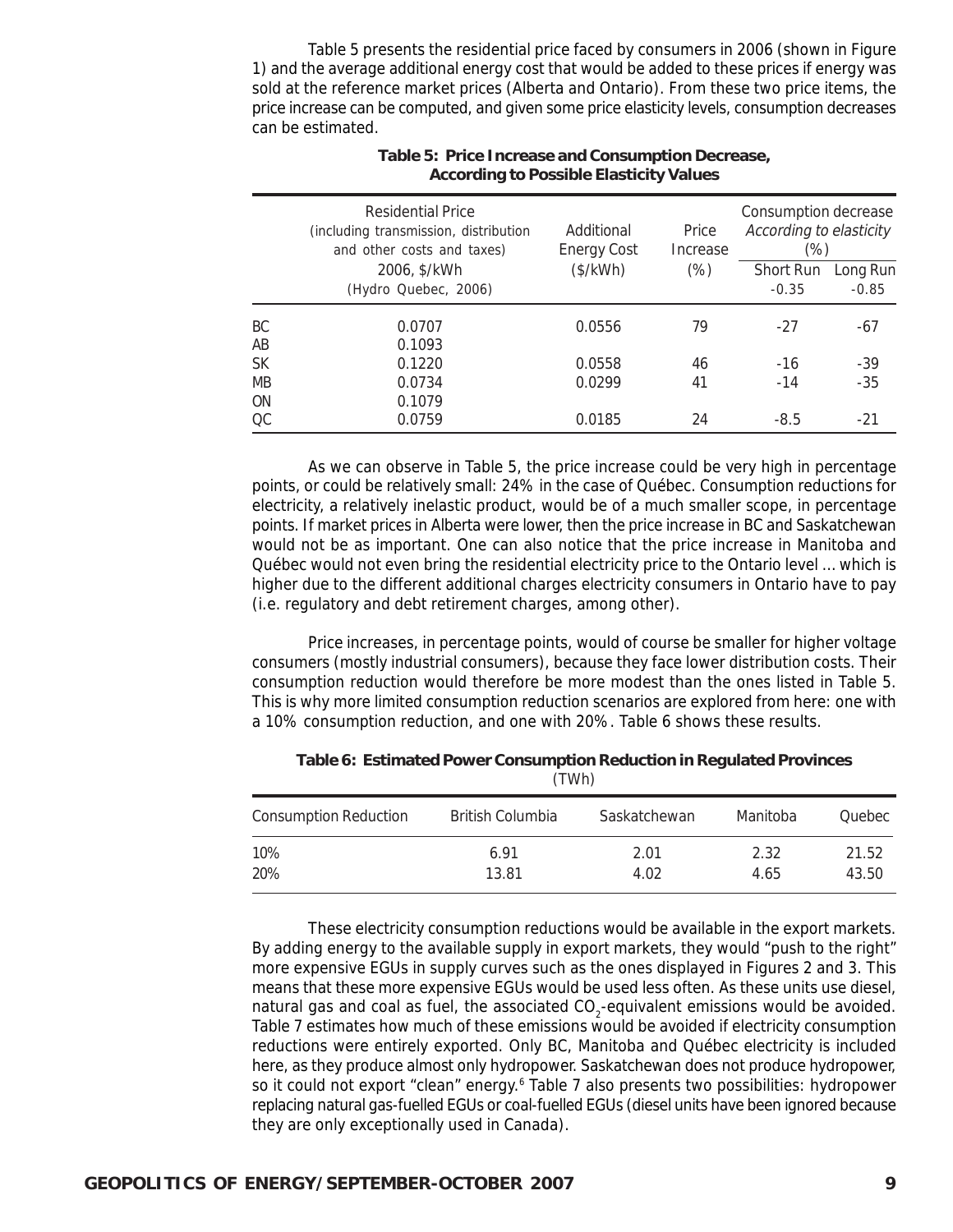|                               | kt of CO <sub>2</sub> -Equivalent<br>Emissions per TWh<br>(Hydro Quebec, 2003) | $10\%$ | <b>Electricity Consumption</b><br><b>Reduction Scenario</b><br>20% |
|-------------------------------|--------------------------------------------------------------------------------|--------|--------------------------------------------------------------------|
| If Hydro Replaces Natural Gas | 422                                                                            | 12,980 | 25,960                                                             |
| If Hydro Replaces Coal        | 941                                                                            | 28.944 | 57,888                                                             |

#### Table 7: Kilotonnes of CO<sub>2</sub>-Equivalent Reduction from **BC, Manitoba and Quebec Exports**

SOURCES: Statistics Canada, 2007; and EC, 2005.

Considering that 747,000 kt of GHG were emitted in 2005 (the latest year for which an inventory has been made, see EC, 2007), with 129,000 from electricity and heat generation, CO<sub>2</sub>-equivalent reductions presented in Table 7 are non-negligible. Indeed, from 10% to almost 50% of electricity-related GHG could be avoided by simply introducing market based prices in four regulated provinces, and exporting the "saved" electricity to Alberta and Ontario.

With a Kyoto target of 563,000 kt, these GHG reductions represent between 7.05% and 31.46% of the reduction effort to achieve Kyoto. Indeed, a reduction of 184,000 kt is needed to reach the Kyoto target from the 2005 level, and a very conservative 12,980 (7.05% of the reduction) could be achieved simply by *increasing economic efficiency* through market prices. No carbon tax or tradable permit system are involved in these scenarios. Of course, such carbon tax or cap-and-trade systems would further increase the value of trading electricity across Canada.

The export of electricity is only possible if enough interconnections exist between provinces. Table 8 shows that not only do these interconnections exist; they are already used to export within Canada between 12% and 69% of the total electricity exports. However, paradoxically, current interconnections to Alberta and Ontario only represent between 10% and 20% of the export capacity of the four provinces discussed here. This reflects the fact that very limited investment has been done to increase provincial trade. To some extent, these limited capacities "protect" high market prices in market-based provinces. **Export and Transmission Issues**

|           | <b>Exports to All</b><br>Canadian Provinces Total Exports<br>(TWh; % of total) | (TWh) |            | <b>Interconnection Capacity</b><br>(MW; % of total) | <b>Total Export Capacity</b><br>(MW) |
|-----------|--------------------------------------------------------------------------------|-------|------------|-----------------------------------------------------|--------------------------------------|
| ВC        | 1.05(17%)                                                                      | 6.15  | to Alberta | 800 (20%)                                           | 3,950                                |
| <b>SK</b> | 1.34(69%)                                                                      | 1.94  | to Alberta | 75 (10%)                                            | 725                                  |
| <b>MB</b> | 2.19(12%)                                                                      | 14.47 | to Ontario | 275 (10%)                                           | 2,800                                |
| OC.       | 3.56(23%)                                                                      | 15.28 |            | to Ontario 1,372 (12%)                              | 11,352                               |

**Table 8: Exports from British Columbia, Saskatchewan, Manitoba and Quebec, 2006**

If only new transmission lines were built to export the electricity available through consumption reductions (10% reduction scenario), a total investment of less than \$8.5 billion would be needed, as shown in Table 9 for the four provinces.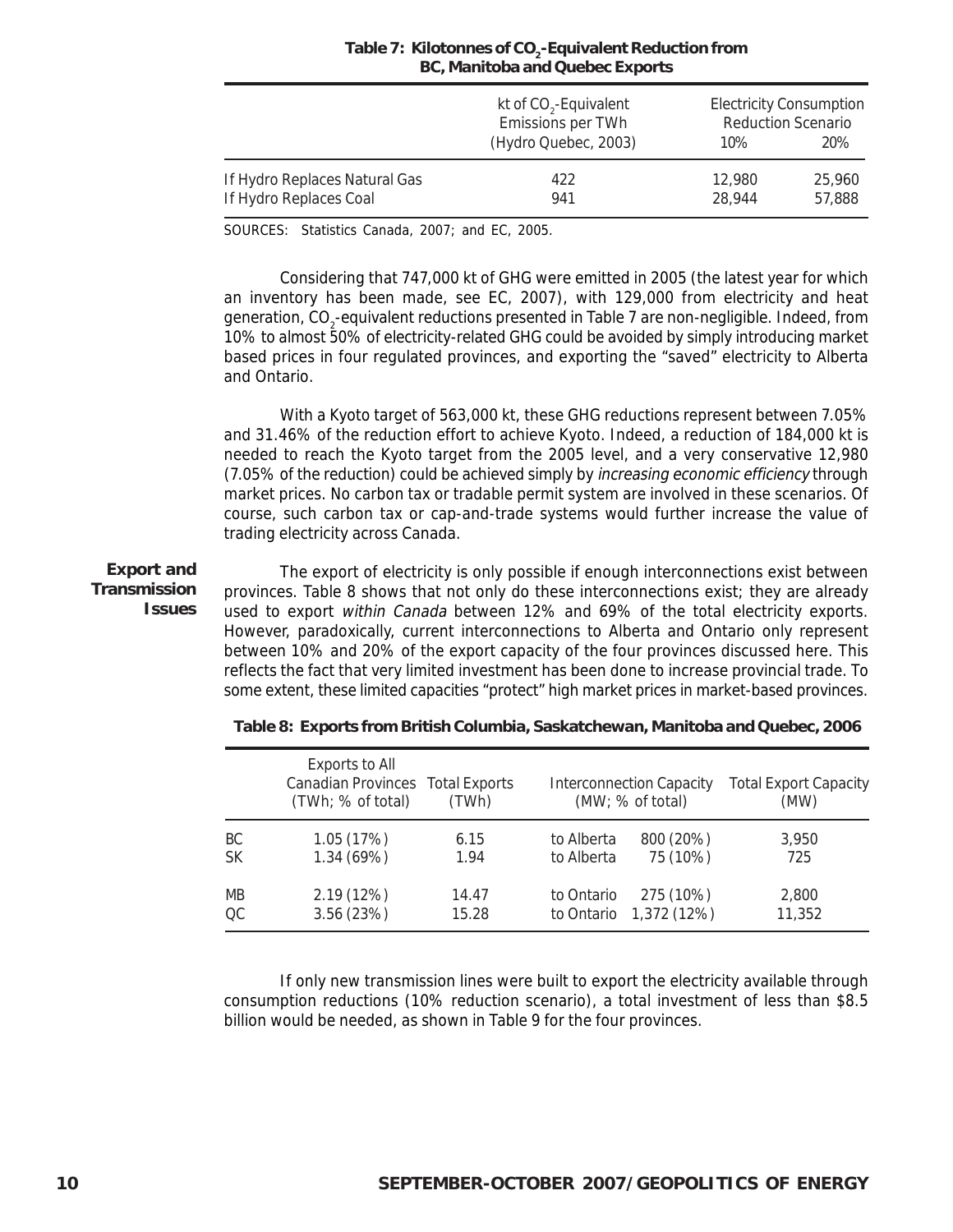|                 | Distance between<br>"regional<br>centroids", km<br>(EC, 2005) | Additional possible<br>exports under the<br>10% consumption<br>reduction scenario,<br>TWh<br>(from Table 6) | Required transmission<br>capacity if lines are<br>used at 50%, MW | Estimated construction<br>cost at \$1,113/MW/km<br>(EC, 2005) |
|-----------------|---------------------------------------------------------------|-------------------------------------------------------------------------------------------------------------|-------------------------------------------------------------------|---------------------------------------------------------------|
| BC (to AB)      | 620                                                           | 6.91                                                                                                        | 1.577                                                             | 1,104,878,578                                                 |
| SK (to AB)      | 543                                                           | 2.01                                                                                                        | 459                                                               | 281,676,619                                                   |
| MB (to ON)      | 1,155                                                         | 2.32                                                                                                        | 531                                                               | 692.427.775                                                   |
| $QC$ (to $ON$ ) | 1.155                                                         | 21.52                                                                                                       | 4.915                                                             | 6,414,858,850                                                 |
| <b>Total</b>    |                                                               |                                                                                                             | 7,482                                                             | 8,493,841,823                                                 |

#### **Table 9: Estimated Investment in Transmission Capacity to Export All Energy Saved to Alberta and Ontario**

Results in Table 9 are based on standard assumptions made in transmission planning (see also EIA (2002) for similar transmission investment cost estimates). It is interesting to note that the total long-term investment is less than the total single year subsidy given to consumers in the four provinces.

Even if estimates presented in this paper could change for higher or smaller figures, depending on different assumptions, the economic and environmental gains would remain in all cases (unless transmission costs become extremely prohibitive or new, cheap, technologies become available). It is therefore interesting to try to understand which obstacles prevent the better outcome to be obtained. Five obstacles are identified, most likely in decreasing order of importance. **Institutional Obstacles**

- 1. Electricity is under provincial jurisdictions. As there is no central leader or coordinator in Canada for electricity markets, no one feels responsible to implement an electricity sector structure that would generate economic and environmental gains in the society.
- 2. Consumers in regulated provinces want to keep low prices. As market prices would prevail in BC, Manitoba and Québec, consumers in these provinces would face price increases. This prospect creates high resistance.
- 3. Electricity producers in market-based provinces want to protect their market share. In Alberta and Ontario, increased trade would directly reduce the market share of current electricity generators, which could only lose in a more integrated market. The irony of this situation is that a Canada-wide competitive electricity market could be blocked by the initial promoters of competition in Canada.
- 4. Lack of financial environmental rewards. No adequate incentive to reduce GHG emissions exists, as no Federal plan creates economic rewards to export electricity from low-emitting power sources.
- 5. Possible social opposition to transmission capacity upgrades. As for any new major investment project, resistance of local groups complicates their implementation.

All of these obstacles could be removed with some political will and/or clever economic mechanisms to convince "losers" to accept change in the electricity sector. For instance, direct lump sum payments to electricity consumers in regulated provinces could be made, so that they could directly cash some of the benefits of the new structure (instead of seeing provincially-owned electricity companies suddenly multiplying their profits).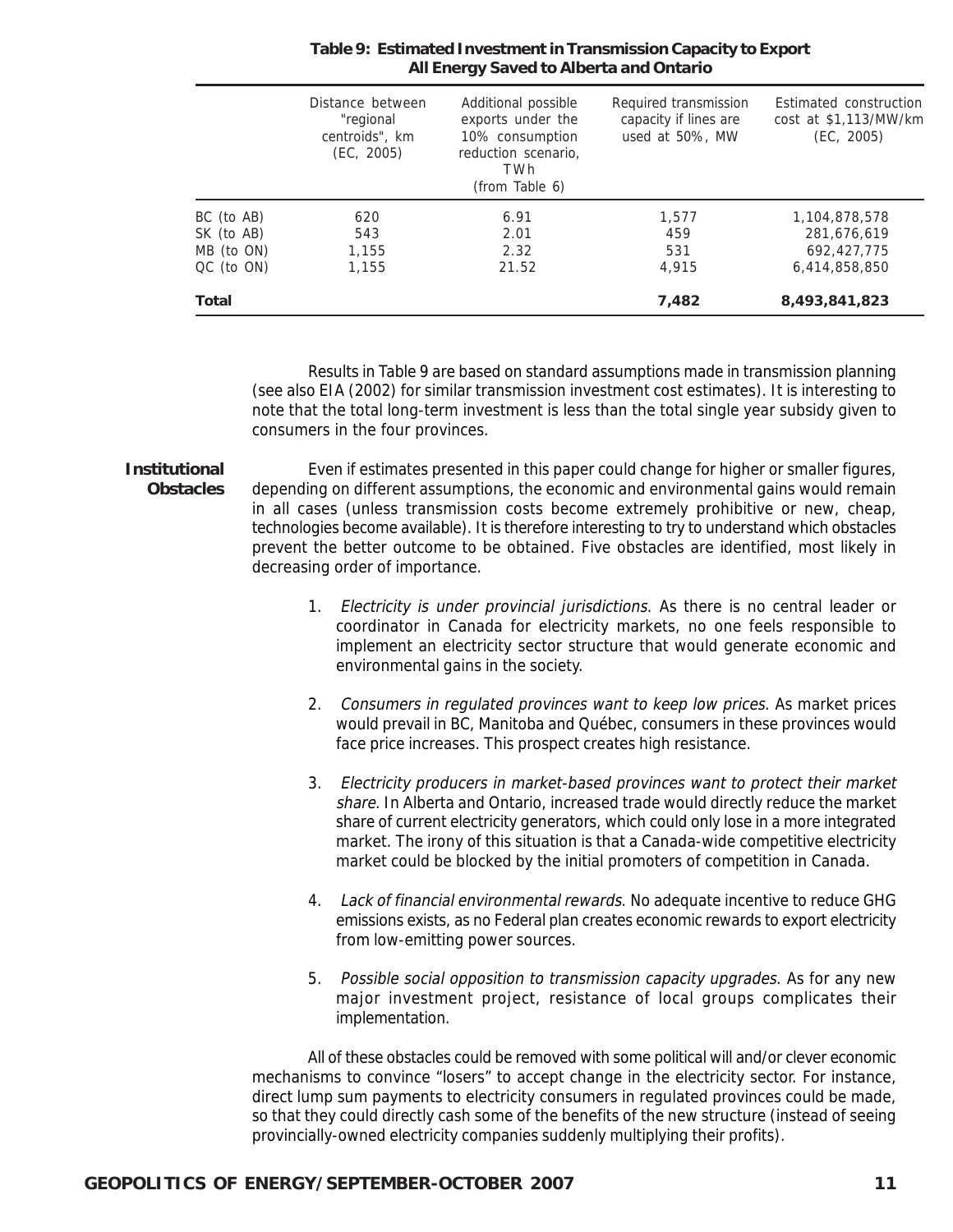Canada is becoming a world leader in energy. Its fossil fuel resources are extremely important and managed under a market system that works–if we ignore the absence of an adequate environmental framework to deal with greenhouse gas emissions. In electricity, market incentives are mostly absent, with a heavy reliance on inefficient average-cost pricing structures. This regulation maintains electricity prices at a low level and creates market distortions preventing significant economic and environmental gains to be made. First, current shareholders of regulated electricity companies do not obtain the full return on their investment because they accept much lower prices than what the market would bare. Second, these economic losses (taking the form of high electricity consumption in regulated provinces) create the need in other provinces to rely on more fossil fuel to generate electricity. Indeed, under a Canadian system where market prices and trade would be used to their full extent, significantly more hydropower could be exported.

The estimate provided in this paper for the total loss for shareholders (subsidy to consumers) is about \$10 billion per year, before valuing GHG emissions. Trading electricity under market prices would allow CO<sub>2</sub>-equivalent emissions to be reduced by up to 57,000 kilotonnes–which would represent almost a third of the Kyoto reduction effort (from 2005 emission levels). Only reasonable transmission investments are involved in these scenarios.

If some important institutional obstacles have been identified, the scope of the benefit is too large to think they are insurmountable. Economic and environmental gains will hopefully be proven once again as strong incentives to induce change.

#### **Endnotes**

1 These provinces are British Columbia, Saskatchewan, Manitoba, Ontario, Québec, New Brunswick and Newfoundland and Labrador. Alberta also has important publicly-owned companies (by municipalities), along with private companies. Nova Scotia and Prince Edward Island are the only two provinces solely relying on investor-owned companies in the electricity sector. See Pineau (2007) for more details.

2 The Maritime Provinces (Nova Scotia, New Brunswick and Prince Edward Island) and Newfoundland and Labrador are not fully covered in this paper due to scope limitations.

3 New Brunswick, however, has a bi-lateral contract system, where prices are not regulated and where there is no open hourly spot market (NBSO, 2007).

4 This is the main forecast of the "heritage reference price" (BCUC, 2003), which serves as the reference energy price to bill electricity consumers in BC.

5 Capacities shown in Table 1 and Figures 2 and 3 are "nameplate" capacities, not available 100% of the time. At any given moment, some capacity is unavailable, due to water level, maintenance or other technical reasons.

6 However, if price in Saskatchewan was rising, electricity consumption would decrease and emissions would also decrease. This possible consequence is ignored in the analysis.

#### **References**

Alberta Electric System Operator (AESO) (2007) Historical Pool Price – 2006, Calgary: AESO.

Banfi S., Filippini M. and Mueller A. (2005) "An Estimation of the Swiss Hydropower Rent", Energy Policy, vol. 33 (7) 927-937.

BC Hydro (2007) BC Hydro's Annual Report 2007, Vancouver: BC Hydro.

British Columbia Utilities Commission (BCUC) (2003) Report and Final Recommendations: An Inquiry Into a Heritage Contract for British Columbia Hydro and Power Authority's Existing Generation Resources and Regarding Stepped Rates and Transmission Access, Vancouver: BCUC.

Energy Information Administration (EIA) (1997) Electricity Prices in a Competitive Environment: Marginal Cost Pricing of Generation Services and Financial Status of Electric Utilities – A Preliminary Analysis Through 2015, DOE/EIA-0614, Distribution Category UC-950, Washington, DC: EIA.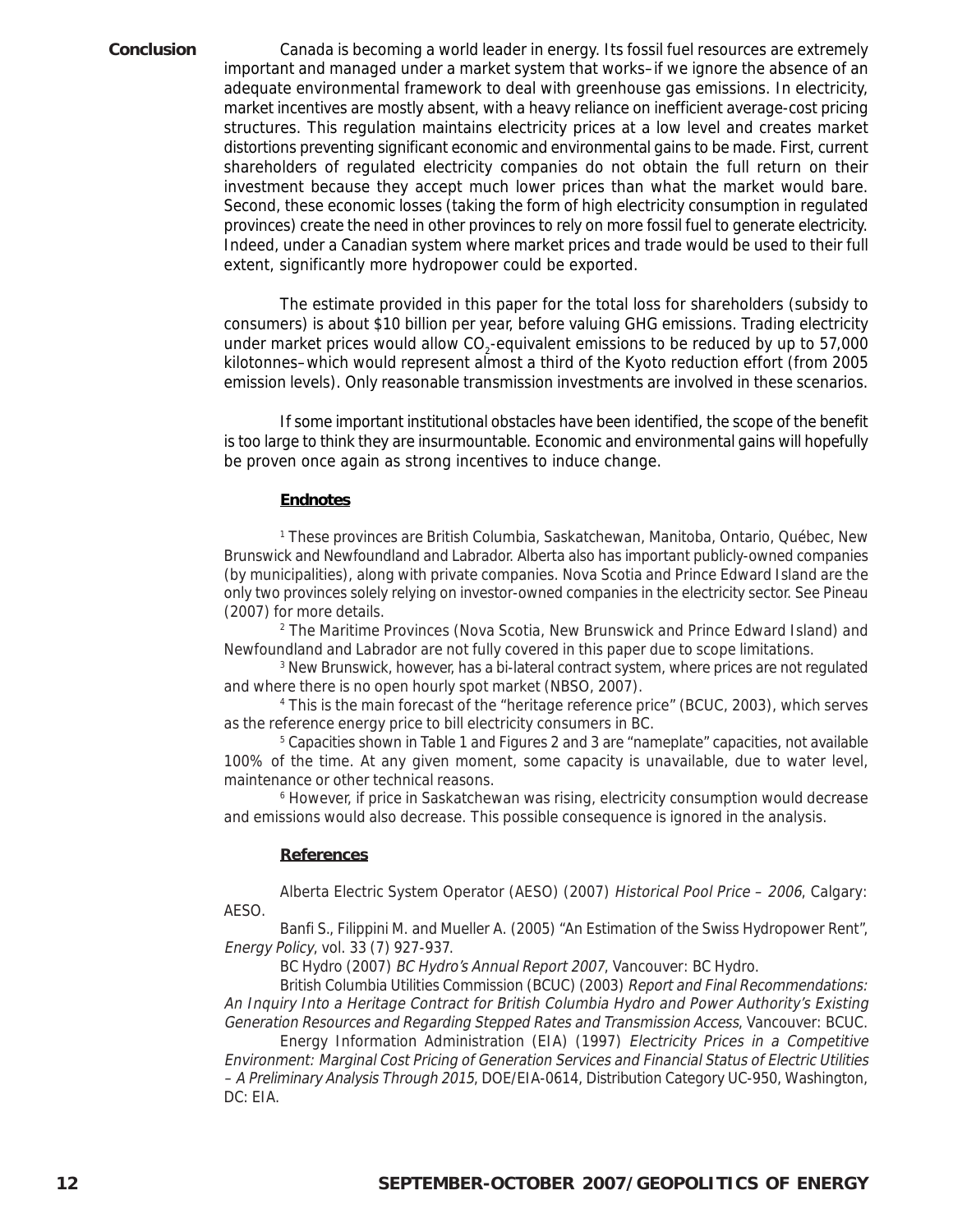EIA (2000) Federal Financial Interventions and Subsidies in Energy Markets 1999: Energy Transformation and End Use, SR/OIAF/2000-02, Energy Information Administration (EIA), U.S. Department of Energy, Washington, DC: EIA.

EIA (2002) Upgrading Transmission Capacity for Wholesale Electric Power Trade, online publication, http://www.eia.doe.gov/cneaf/pubs\_html/feat\_trans\_capacity/w\_sale.html

Environment Canada (EC) (2005) Report of the Development of a Canadian Electricity Sector Module for the Integrated Planning Model®: A documentation report - Final Report, Ottawa: Environment Canada.

EC (2007) Canada's 2005 Greenhouse Gas Inventory - A Summary of Trends, Ottawa: Environment Canada.

Espey J.A. and Espey M. (2004) "Turning on the Lights: A Meta-analysis of Residential Electricity Demand Elasticities, Journal of Agricultural and Applied Economics, vol. 36 (1) 65-81.

Froschauer K. (1999) White Gold: Hydroelectric Power in Canada. Vancouver: UBC Press. Hydro Québec (2003) Comparing Power Generation Options – Greenhouse Gas Emissions,

Montréal: Hydro Québec.

Hydro Québec (2006) Comparison of Electricity Prices in Major North American Cities - Rates in effect April 1, 2006, Montréal: Hydro Québec.

Hydro Québec (2007) Annual Report 2006, Montréal: Hydro Québec.

Independent Electricity System Operator (IESO) (2007) Historical Data Files, Hourly Ontario Energy Price, 2006, Toronto: IESO.

International Energy Agency (IEA) (2000) World Energy Outlook - 1999 Insights: Looking at Energy Subsidies: Getting the Prices Right, Paris: IEA Publications.

Koplow D. (2004) "Subsidies to Energy Industries", *Encyclopaedia of Energy*, volume 5, Oxford: Elsevier.

Manitoba Hydro (2007) Manitoba Hydro-Electric Board 56th Annual Report for the Year Ended March 31, 2007, Winnipeg: Manitoba Hydro.

Mazer A. (2007) Electric Power Planning for Regulated and Deregulated Markets, Hoboken: John Wiley & Sons.

National Energy Board (NEB) (2004) A Compendium of Electric Reliability Frameworks Across Canada, Calgary: NEB.

NEB (2006) Electricity Exports and Imports – Monthly statistics for January to June 2006, Calgary: NEB.

New Brunswick System Operator (NBSO) (2007) About the market, web page. Accessed on September 16, 2007. http://www.nbso.ca/Public/en/op/market/about.aspx

OECD (2005) Environmentally Harmful Subsidies – Challenges for Reform, Paris: OECD Publications.

Pineau, P.-O. (2007) "An Integrated Canadian Electricity Market? The Potential for Further Integration", Geopolitics of Energy, vol. 29 (6) 2-18 (also in the forthcoming book Governing the Energy Challenge: Canada and Germany in a Multilevel Regional and Global Context, Eberlein B. and Doern B. (eds.), Toronto: University of Toronto Press).

Rothman M. (2000) "Measuring and apportioning rents from hydroelectric power developments", World Bank Discussion Paper 419, Washington D.C.: World Bank

SaskPower (2007) Annual Report 2006, Regina: SaskPower.

Statistics Canada (2007) Table 127-0001: Electric power statistics, Ottawa: Statistics Canada.

UNEP (2002) Reforming Energy Subsidies - An explanatory summary of the issues and challenges in removing or modifying subsidies on energy that undermine the pursuit of sustainable development, Paris: United Nations Environment Programme (UNEP) and the International Energy Agency (IEA).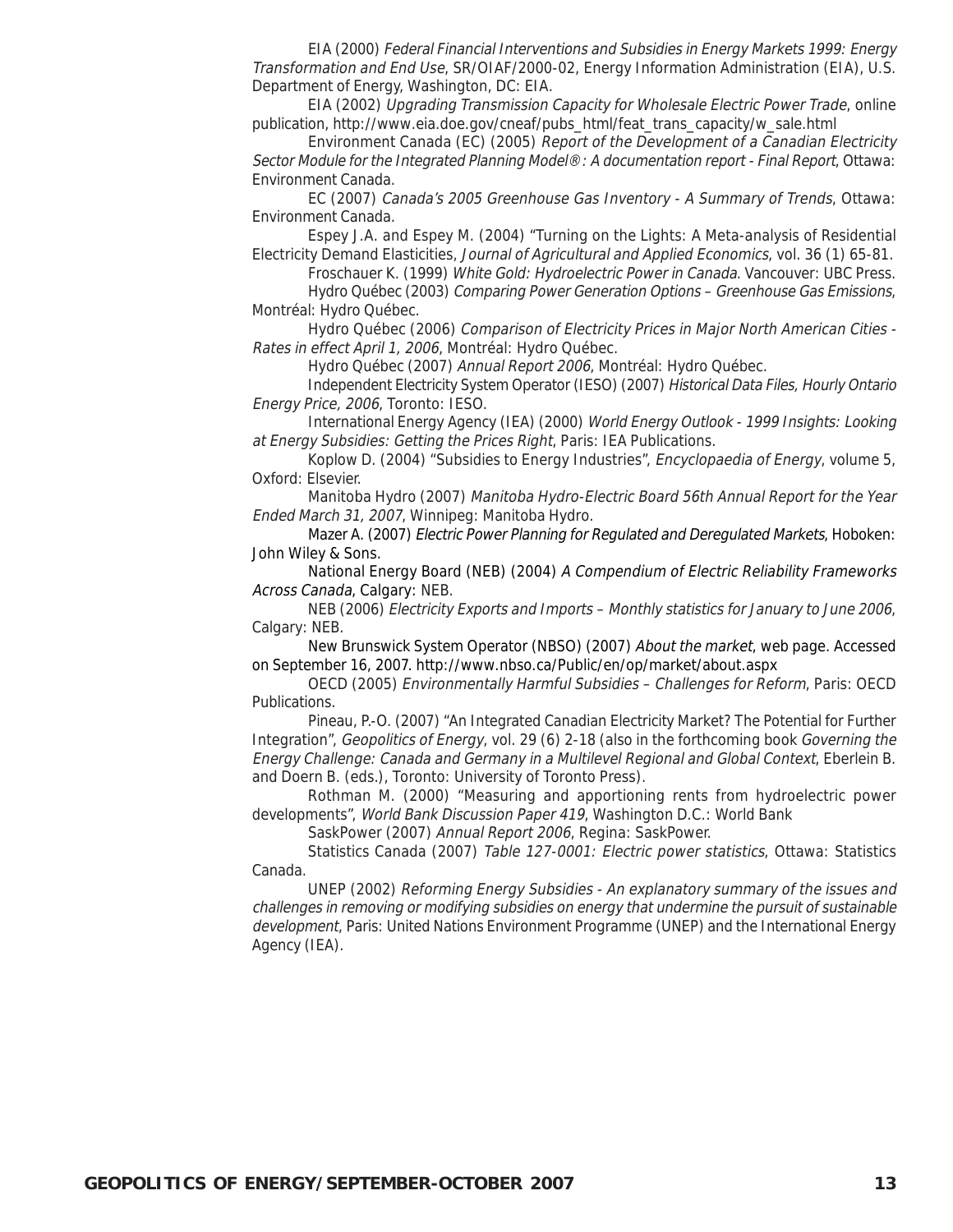## **Forging Stronger Canada-GCC Economic Ties**

by Bessma Momani and Agata Antkiewicz\*

Canada–Gulf economic relations have clearly not been a top priority for the Canadian government and are never going to be under any reasonable scenario.<sup>1</sup> Still, Canadian business activity in the Gulf Cooperation Council  $(GCC)^2$  has produced very worthwhile benefits to Canada's economy and to our trading partners. This article argues that there are significant potential benefits still to be had in promoting stronger Canada–GCC relations. To enjoy these benefits, however, there is a need for enhanced political engagement in the region, as well as a commitment on the part of the Canadian government to forge stronger economic ties. These formal and informal relationships, accompanied by enhanced strategic governmental contacts and more savvy efforts by Canadian businesses, would likely be rewarded by substantially higher levels of business activity, particularly with the Gulf States.

**Canada-GCC Trading Patterns: Room for Improvement**

With the Middle East as a whole representing approximately 1 percent of Canada's imports and exports, should Canadian officials be investing time and strategic efforts to furthering economic ties with the GCC? Indeed they should, as the GCC carries the potential of becoming a significant economic partner.

While the GCC might appear to be marginally important to Canada's economy, especially compared to the United States, closer examination reveals that Canada's overall trade with the GCC is perhaps of greater importance than initial assumptions suggest. For example, Canada's exports to the GCC are comparable to Canada's exports to India and greater than exports to Brazil or Russia. Specifically, the GCC ranks as equivalent to Canada's 15th export destination; in comparison, India ranks 14th, Brazil ranks 17th, and Russia ranks 20th (see Table 1). Canada's business community and trade bureaucrats would be remiss to suggest that Brazil, Russia, or India were insignificant trading partners. Moreover, trade with the GCC is growing at a steady, healthy rate. Accordingly, the GCC have been overlooked by Canada's trade officials.

Canada's trade with the GCC — a customs union of six Persian Gulf oil-producing states in the process of creating a common currency — has been on the rise in recent years. Remarkably, Canadian exports to the GCC have risen by 192 percent since 1999 (see Figure 1); in comparison, Canadian exports to China have risen by 188 percent. EDC estimates that Canadian exports to the GCC are expected to double by 2013. Similarly, Canadian imports from the Middle East have increased by more than 300 percent since 1990, mostly as a result of energy imports. Until 1999, Canada had enjoyed a consistent trade surplus with the Middle East, but subsequently Canada's trade deficit with the region has increased more than threefold to \$1.5 billion (see Figure 2). Canada's growing trade deficit with the GCC is mainly attributable to rising oil prices.

An examination of the impressive growth in imports and exports to the GCC suggests that Canada should be interested in forging stronger ties to the region. Countries in the GCC are among the fastest growing economies in the world. Over the past ten years, growth rates in the GCC's gross domestic product (GDP) have averaged 4.2 percent per annum. Some GCC countries have shown outstanding GDP growth rates, comparable to China and exceeding India and other emerging market economies (see Table 4). Qatar's GDP, for example, has grown at 9.4 percent per annum over the past 10 years (Metz and Van Ark 2007, 10). The GCC's foreign reserves have also been accumulating significantly over a

<sup>\*</sup> Dr. Bessma Momani is assistant professor at the University of Waterloo and senior fellow at the Centre for International Governance and Innovation (CIGI). Ms. Agata Antkiewicz is senior researcher at CIGI. This article is reprinted with permission from WLU Press and CIGI and is a forthcoming chapter in Canada and the Middle East: In theory and practice edited by Paul Heinbecker and Bessma Momani.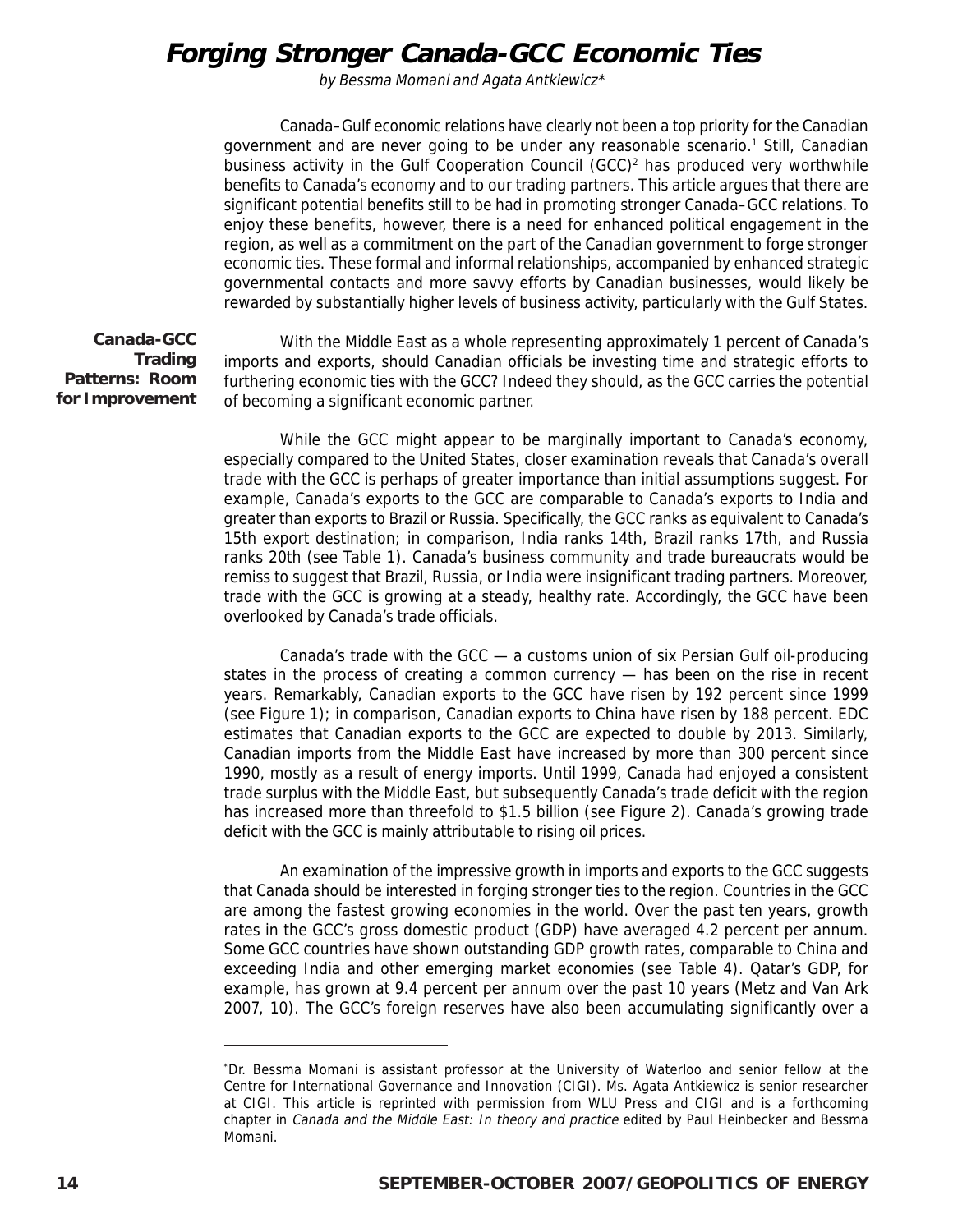number of years (currently at US\$1.6 trillion, compared to China's US\$1.3 trillion), mainly due to increases in oil revenues. These petrodollars need to be recycled or spent and Canada can be considered a safe destination for Gulf investments. It is important to highlight that the GCC, especially the GCC as the main economic force in the wider region, has demonstrated that it is indeed an important driver of the global economy. The Middle East's GDP growth rate is double that of the Organization for Economic Co-operation and Development (OECD) member countries and significantly higher than the world average (5.4 percent, 2.5 percent, and 3.2 percent, respectively in 2006) (World Bank 2006, 4).

Canada has a trading presence in the GCC, however, Canada could vastly improve its economic relationship with the region. A comparison of Canada's trade performance with the GCC to other industrialized countries illustrates this point. Canada's exports to the GCC average only 11 percent of those of other OECD members. In other words, for every dollar exported to the GCC by France, Germany, or Italy, for example, Canada exports only 11 cents. In comparison, Canada captures nearly half (46 percent) of the average OECD member's trade with China and India (Lingenfelter, Azzam, and Mann 2005, 1). Thus, while Canada is a strong exporter to China and India, the GCC market is being overlooked.

Another indicative measure of Canadian trade potential in the GCC is to examine Australia's trade activity in the region. Australia has a similar economy to that of Canada (Ciuriak and Kinjo 2005). By way of example, both countries rank similarly in net exports in most product categories, with the exception of transport equipment and wood products where Canada is one of the top five exporters and Australia is a large importer of both (International Trade Centre 2007). Canada also has a clear advantage over Australia in terms of product diversification in fresh and processed food and chemicals (International Trade Centre 2007).3 However, despite the similarities in export performance and competitiveness, Australia has consistently enjoyed a trade surplus with the GCC, whereas Canada's trade deficit with the region is increasing (see Figure 2). Australia is also negotiating a free trade agreement with the UAE and has been in free trade discussions with the GCC. Plainly, Australia appears to have put more effort into fostering strong trade ties with the GCC. The impression of Canadian government officials formerly stationed in the region is that Australia has made it a formal policy commitment to bring senior government officials into the region and to set up regional trade offices. The payoff has been extraordinary. In the past five years, Australia has increased its exports to the GCC by more than 500 percent (Subcommittee on International Trade, Trade Disputes, and Investment of the Standing Committee on Foreign Affairs and International Trade [SINT] 2005). In absolute terms, Australian exports to the GCC as a whole are almost double that of Canadian exports in recent years (see Tables 2 and 5). Canada, put simply, has a lot of room to grow in its trading relationship with the GCC.

EDC has also highlighted oil and gas, infrastructure, and environment as key sectors for strong Canadian investment and export potential. In this context, it seems that the market access priorities in the GCC as identified by the Department of Foreign Affairs and International Trade Canada (DFAIT) follow domestic developments in various sectors of the economy. In addition, the fact that the oil-rich economies of the GCC are working toward higher economic diversification, using the oil revenues to increase spending on infrastructure, construction, other non-oil industries, real estate, tourism, and finance is another clear sign that Canada needs to look to the region for potential commercial opportunities.

While Canadian energy companies have traditionally established their presence in the GCC and include, to name a few, Nexen, Petro-Canada, and BC Gas, companies from other sectors of the economy are becoming increasingly interested in the region. In aerospace, CAE – a Canadian manufacturer of flight simulators – has invested in a large flight training centre in Dubai; in infrastructure, SNC-Lavalin, Bombardier, and Gartner Lee are also well represented in the region. Canso and Cansult have provided engineering and project management expertise throughout the UAE on multi–million-dollar building initiatives. Canada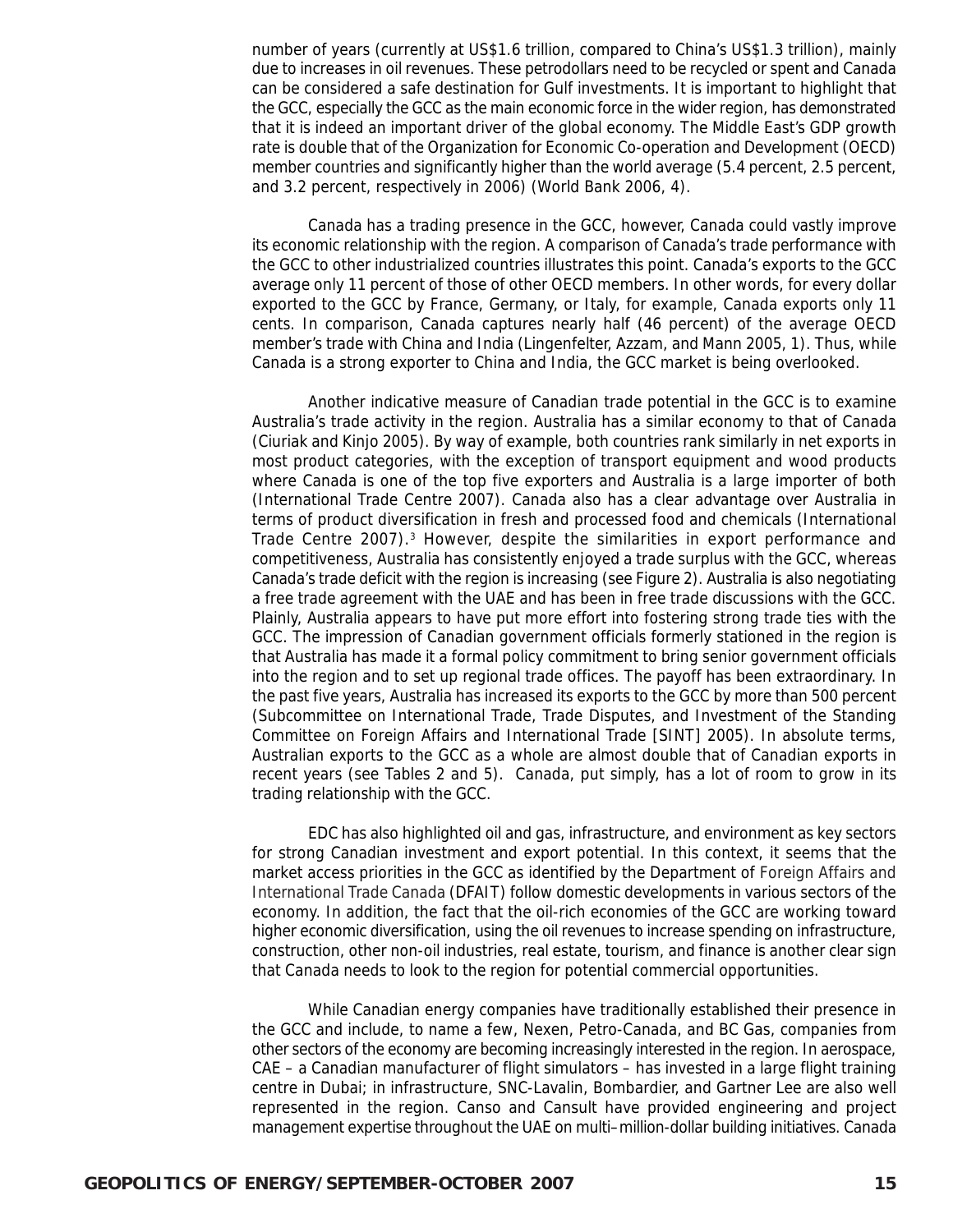is also increasingly active in providing educational services, such as the College of the North Atlantic–Qatar, and health training such as InterHealth and training of Saudi medical doctors in Canada. A number of Canadian retailers also figure prominently in the GCC, including Aldo, CinnZeo, La Vie en Rose, and Second Cup.4 The GCC stands out as a place where Canadian businesses can grow at remarkable rates.

**Making the Case for Enhancing Canada-GCC Economic Ties**

Canada has a positive image in the GCC. The importance of image cannot be overestimated. Canadian businesses are well liked by the people of the Gulf, in part owing to the perceived impartiality of Canadian foreign policy in the region and in part owing to the likeability of Canadians. Former parliamentary secretary to the minister of international trade Mark Eyking has even suggested that Canada gained added respect in 2004 for the government's handling of the Iraq crisis (Buchanan 2005). Peter Ventin, vice-president of Cansult — one of the most profitable Canadian engineering firms working in the Gulf — adds that Canadians have "got an incredible reputation … Doors are open to us because we're a Canadian firm. That may not be the case if you're an American firm or a British firm, especially in light of the recent political environment in that part of the world" (SINT 2005). During the Gulf's unofficial consumer boycott of US and UK goods in the region, a former Canadian trade representative noted that Canada was an unintended benefactor, with many Arab consumers switching to Canadian-made goods (Seguin 2007). Moreover, Canada is favoured in the region because it is seen as having "no preset agenda" and being a country of diversity and compromise and are therefore considered good business partners (Seguin 2007). Yet, as the president of the Canada-Arab Business Council (CABC) noted, there is a longstanding misperception that Canadian businesses do not perform well in the region (Mann 2007).

Canada's business community has often assumed that US and UK businesses perform better in the Middle East, broadly speaking, because of their stronger political and historical ties to the region (Mann 2007). Canadian businesses are often surprised that the GCC has a high income per capita and generally have a misperception that the region is unfriendly to foreign business (Seguin 2007). The CABC president, however, has commented that Gulf businesses noted their preference in dealing with Canadian companies, particularly as opposed to US ones (Mann 2007). Canada, in some respects, has an edge over the United States.

Since 2005, the CABC has brought Canada's potential and growing level of trade with the GCC to the Canadian government's attention in a number of presentations to the Standing Committee on International Trade (CIIT). The Canadian government has also taken increased notice of the GCC market, in part owing to the attention raised by the CABC presentations (Mann 2007). In 2006, the government created a special committee to investigate potential opportunities for enhancing Canadian-GCC linkages. The most significant indication of this heightened interest came when Canada's trade minister David Emerson (2007) noted in a speech to the CABC that negotiations on a free trade agreement with the GCC might be launched. He stated that "bilateral trade agreements in key markets — markets like the GCC and North Africa — will become a major priority for us in the near term." The question becomes, then, if there is clear quantitative economic evidence supporting increased Canada–GCC trade and the GCC is eager for Canadian business, why has Canada underestimated trade with the GCC?

**Challenges to Enhancing Canadian Business Interests in the GCC**

This article uses 15 interviews with interested business leaders, stakeholders, parliamentarians, and past and present government bureaucrats to synthesize a number of factors that have presented challenges to enhancing business in the region. First, as the US monopolizes Canada's official and business interests, there is a declining interest for much else. A number of interviewees noted that while there is interest in DFAIT and EDC to exploit new markets, trade emphasis is more often placed on the better known emerging market economies called the BRICs: Brazil, Russia, India, and China. In a sense, Canada wears "blinders" when pursuing trade opportunities beyond the BRICs. Dwain Lingenfelter (2005), Chairman and CEO of the Canada-Arab Business Council and Vice President (Government Relations) of Nexen Inc., says that "it's much more difficult to get ministers to lead trade missions to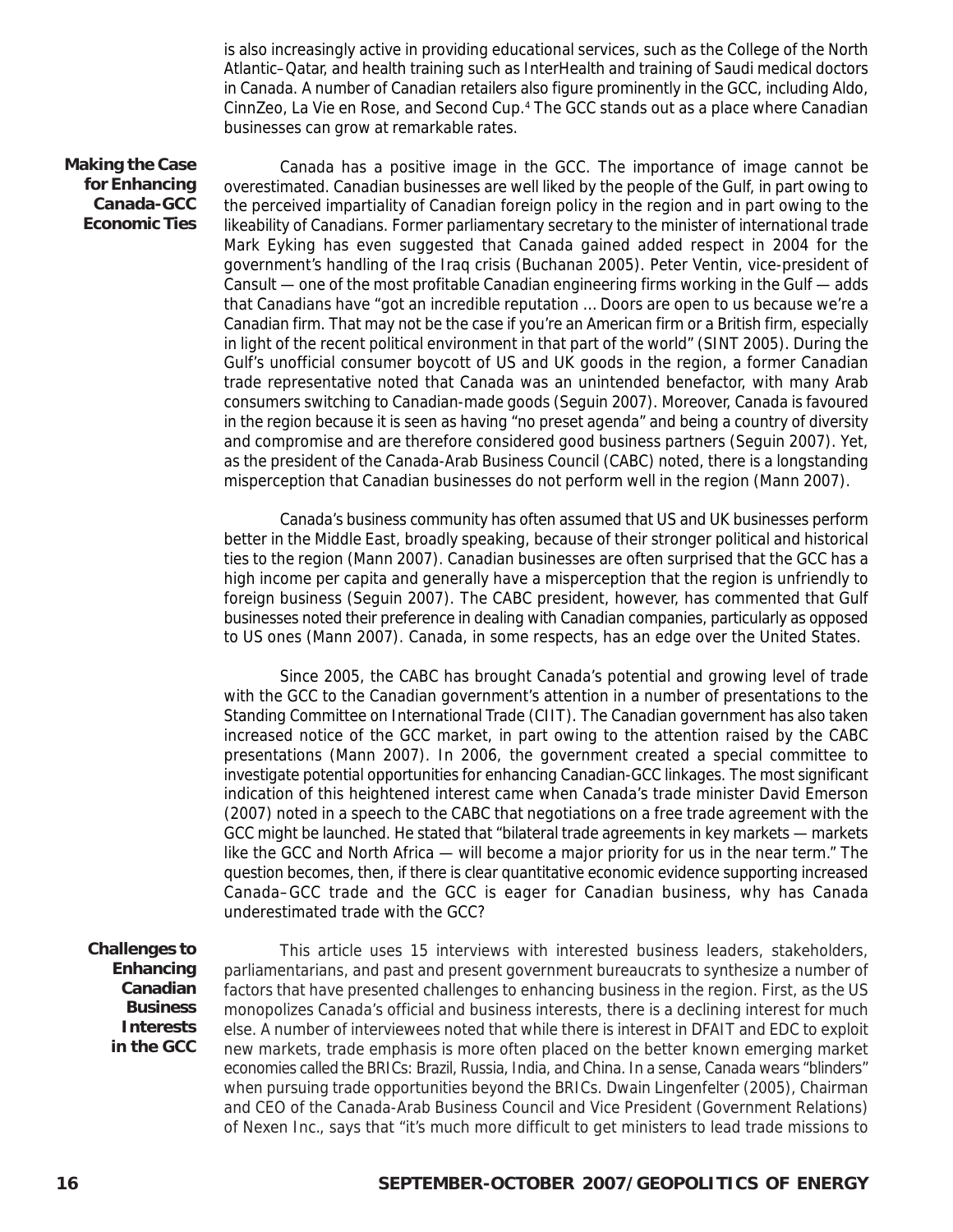the GCC than I think it is to India or Brazil or China. At least the record would show that there are many more ministers going to those countries than going to the GCC. And so I think this is just one part of it, but I think we all have to do our part." This sentiment exists despite the EDCs observation, similarly echoed in many interviews, that it is relatively easier to conduct business in the Gulf than in India or China.

Second, part of the difficulty in selling the idea that the GCC is worthy of business and bureaucratic interest is that the GCC population is relatively small (Mann 2007). Business and the bureaucracy are more impressed by and interested in exporting to larger consumer markets, such as India and China. It is simply more impressive to boast that Canada has secured stronger ties with a market of more than 1 billion than to boast ties with a GCC market of 35 million.

Third, there are strong perceived political risks associated with conducting business in the region. Undoubtedly, business has been dissuaded by the news headlines about Iraq, Lebanon, and Israel and Palestine. The CABC has painstakingly reminded Canada's business communities that, apart from a few states, the region is relatively safe. Moreover, the region is relatively transparent and, compared to other emerging market economies, it is relatively "easy to do business" there. That said, some countries in the region make it difficult for business people to travel and visit. Saudi Arabia, for example, has cumbersome visa application processes that make it a challenge for Canadian business people to travel.

Fourth, in conducting business in the GCC, cultural nuances need to be respected. Gulf states can be highly image conscious. Because there is a strong involvement of royal family members in key portfolios in Gulf governments it is important for Canada to send senior ministers to the Gulf states; their trade talk counterparts will often be members of the royal family (Ligenfelter, Azzam, and Mann 2005; Mann 2007). Ambassador Bell emphasizes the importance of this issue in promoting economic ties, saying that "culture values face-toface contact, but believe me, Arab culture puts a premium on it. We need the Prime Minister there, we need ministers there, and we need MPs [ministers of Parliament] there" (Bell, quoted in SINT 2005). Canadian business people involved in the region have picked up this theme. Paul Mariamo (quoted in CIIT 2007, 4), senior vice-president of SNC-Lavalin, states that "we would love to see our Prime Minister or minister there often, promoting our product. We can fight companies, but we cannot fight governments. We need you to fight the governments for us; we cannot do it ourselves". In other words, Canadian businesses need the political support of Canadian government officials to help promote strong bilateral economic relationships. Sending bureaucrats in lieu of ministers to important trade meetings in the GCC does not help trade negotiations with the region. This is something that the European Union has learned in its trade negotiations with the GCC (Saleh 1999).

Canadian businesses operating in the Gulf have asked for stronger involvement of Canadian MPs, but it seems difficult for MPs and politicians to travel without risking the potential criticism of the media. As Nexen's Lingenfelter (quoted in CIIT 2007, 8) commented, "no one wants to be on what might be determined as a political junket in the media. No one wants to be away when the House has a vote, but believe me, that's not helping us in the international world that we work in." Furthermore, in the current context of a Canadian minority government, it was noted that it has been difficult to arrange ministerial level trade negotiations in the GCC because of the possible call for an election (Mann 2007). Nevertheless, the CIIT's trade mission to the region in June 2007 was a promising step in the right direction.

Fifth, Canadian embassies need to be better represented in the GCC. Canada's embassies serve a vital function in promoting bilateral economic relations. While Canada has embassies in many GCC countries, there are a number of important posts remaining to be filled. Qatar, Oman, Yemen, Bahrain, and Iraq are still waiting for a permanent Canadian mission. A number of these countries have actively sought a Canadian embassy to help foster stronger bilateral trade (Lingenfelter, Azzam, and Mann 2005). According to Lingenfelter,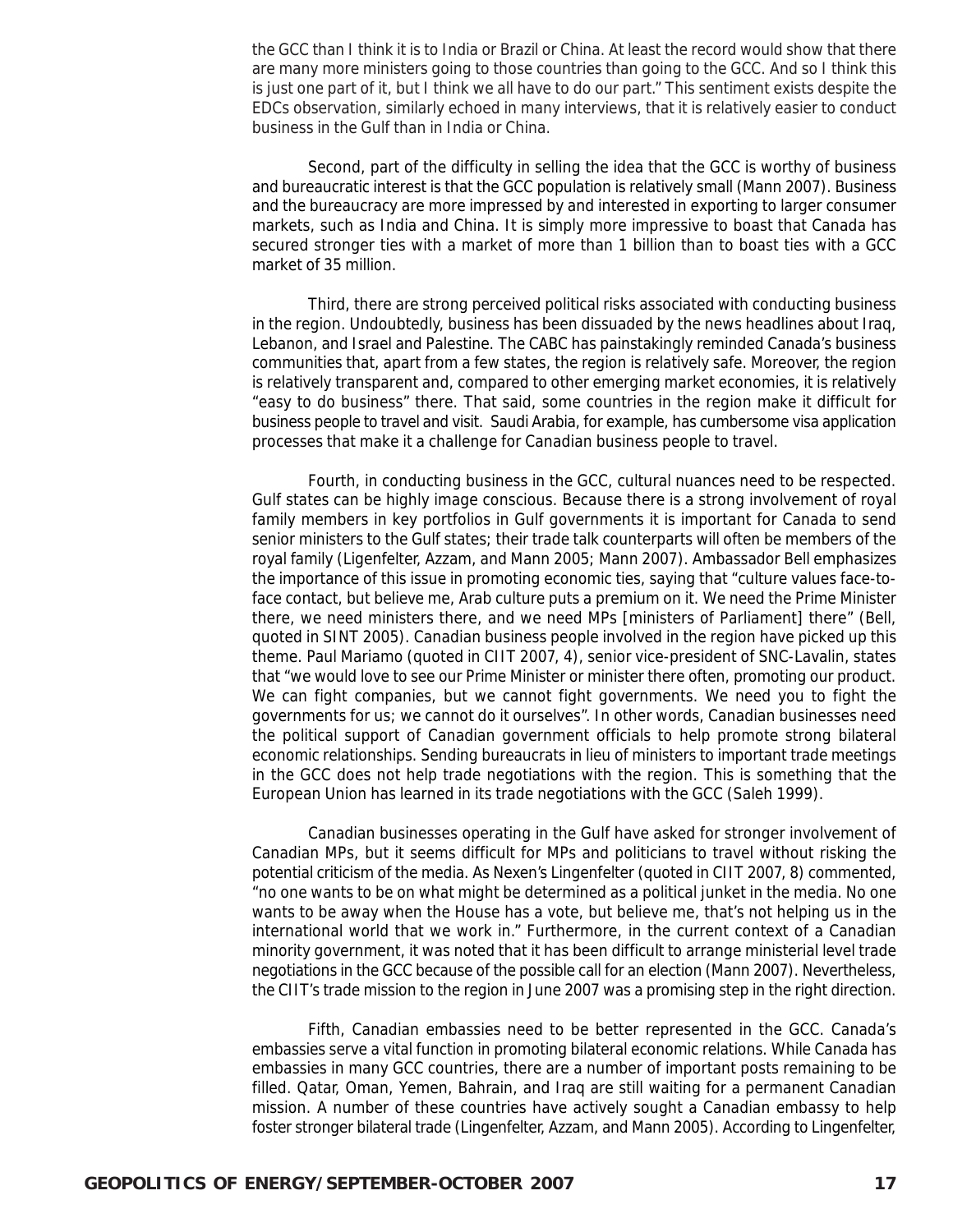DFAIT has allocated a fixed budget to manage Canadian embassies and opening an embassy in a new post is rationalized only when there is a closing of another post (CIIT 2007, 11). While this is not effective government policy in any way, some argue that the government has failed to view embassies as investments in Canadian business and economic growth. Instead, it has rationalized embassies as a zero-sum cost (David Hutton, quoted in CIIT 2007, 50). A number of people interviewed for this article noted with frustration the closing of Canadian offices in Osaka and Fukuoka in Japan, Milan in Italy, and St. Petersburg in Russia, which are all key business markets abroad. The overarching problem, however, is the lack of DFAIT capacity in fulfilling competing and rising demands. Moreover, Canadian embassies in the GCC are overwhelmed with offering visa and immigration services, making trade and investment promotion a relatively low priority.

Finally, airline links between Canada and the GCC need to be improved significantly. Business travellers going to the Gulf, for example, must stop in Europe, adding significant costs in time and money. For a number of years, Canada had only three flights per week to the UAE via Brussels; in contrast, Australia had more than 60 flights a week to the country (Hutton, quoted in CIIT 2007, 5). Australian businesses also transit through the UAE to get to Europe, making business contact convenient even if incidental to Australian-European travel. This is an added advantage to Australian businesses. Providing Gulf airlines with enhanced access to Canadian airports via landing rights, called open skies agreements, is a policy decision requiring the attention of the highest levels of government. Canadian businesses may likely start pressuring the Canadian government, as had been the case with businesses dealing with China, to increase air services to the GCC as trade ties continue to strengthen.

In 2005, the UAE's Etihad Airlines started offering three direct flights between the region and Toronto and Emirates Airlines is scheduled to begin flying to Toronto in fall 2007. The Canadian government, however, has tried to protect Air Canada from Gulf competitors that can offer travellers, specifically those going to the Indian subcontinent, an alternate air route. Needless to say, however, business travel made cumbersome and difficult will deter bilateral trade and investment relations, and an integrated approach that considers industry, economic, and safety concerns needs to be considered.

#### **Steps Forward in Strengthening Economic Ties**

In April 2007, a MacLean's cover article entitled "Land of the Timid … Home of the Careful" essentially argued that Canadian businesses have an aversion to international branding and risk (Mandel-Campbell 2007). This is far from the truth for those Canadian companies trying to expand business opportunities in the GCC. There are indeed real challenges to enhancing trade with the GCC, particularly when the business community and public at large have a misconstrued image of the region. However, the Canadian government needs to enhance its political commitments to pursuing closer ties with the GCC by initiating an integrated study of the issues that inhibit stronger economic ties.

In February 2007, the Harper government announced that it would make bilateral free trade agreements an important government policy by committing greater financial resources to trade negotiations. However, DFAIT cannot train individuals in complex trade negotiation fast enough to meet the demands of the business community. In June 2007, DFAIT concluded an agreement with the European Free Trade Association (EFTA) countries and is currently in negotiations with South Korea, Singapore, and four Central American states. Trade negotiations with Peru, Colombia, and the Caribbean Community and Common Market (CARICOM) are also on the horizon. DFAIT has argued that an agreement with Japan would be worthwhile as well. Simply put, the possibility of an advanced trade agreement being negotiated with the GCC anytime soon is unlikely. DFAIT has not yet begun a comprehensive exploration process with the region. The unprecedented amount of bilateral free trade negotiations recently undertaken by Canada indicates that the GCC cannot possibly be on the near horizon of the government's trade agenda. Moreover, due to DFAIT's limited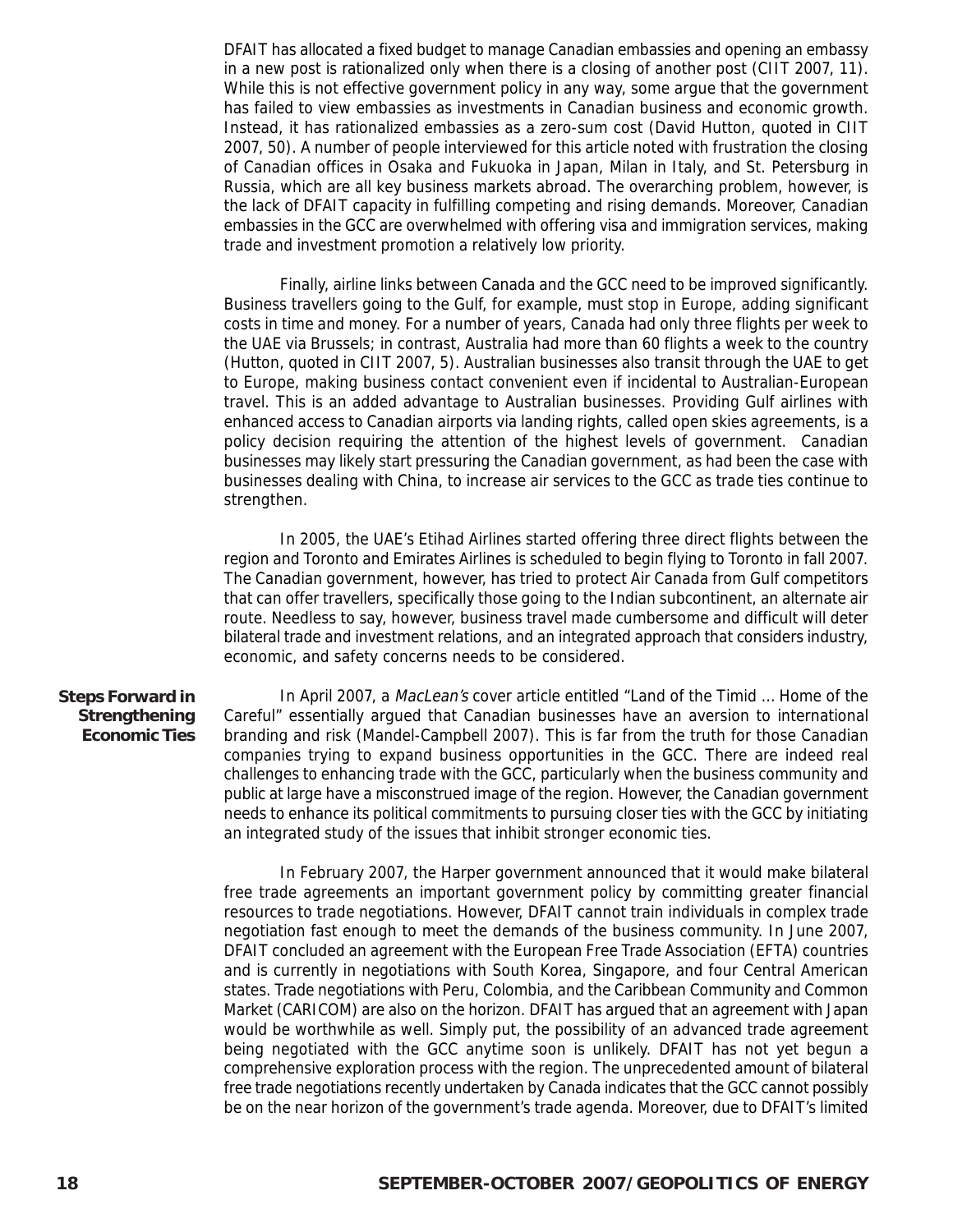resources and capabilities in negotiating trade agreements, there is a greater need for Canada to pursue a commercial rationale as opposed to a geopolitical one.

If Canadian trade officials are stretched to the limit, what can be done in the short term? For now, Canadian trade officials can negotiate additional foreign investment protection and promotion agreements (FIPAs). It has been suggested that a free trade agreement, for example, can require 30 highly trained DFAIT employees to negotiate and manage at any given time, whereas, a FIPA requires only six, with some cooperation from the Department of Finance. To date, groundwork has been laid for FIPA talks with Kuwait.

Double taxation agreements can also help to promote stronger Canada–GCC business ties without committing a large amount of DFAIT resources. Cooperation on taxation agreements (also known as agreements on the avoidance of double taxation) have been signed with Kuwait, Oman, and the UAE. In addition to formal government-to-government agreements, Canadian agencies have also expressed interest in deepening links to countries in the GCC. EDC, for example, will open a regional office in Abu Dhabi in January 2008. This will be one of 11 regional offices placed in emerging market economies throughout the world. Strengthening EDC office resources in the GCC would also be a useful policy.

Canada–GCC economic relations are an under-appreciated dimension of Canadian trade and foreign policy. A free trade agreement with the GCC would be beneficial and would be a welcomed signal for Canadian foreign investment, but DFAIT's limited capacity makes this proposal less likely in the short term. The challenges noted in advancing trade in the GCC, however, are political ones. Indeed, there is a real need for enhanced political commitment on the part of the Canadian government to help enhance Canadian business activity in the GCC. Expanding embassy services to include more trade commissioners would similarly be valuable in many more GCC postings. Finally, it is clear that there is a greater need for personal involvement of senior government members in Canada's trade policy with the GCC. The prime minister, members of Parliament, and even Canadian senators could be useful in opening many doors to lucrative business opportunities that will effectively help Canada's economy grow and prosper, and improve relations between Canada and the GCC generally. **Conclusion**

#### **Endnotes**

1 The authors are grateful to Dan Ciuriak for his suggestions and comments on an earlier draft and to those interviewed in Ottawa, Toronto, and Guelph.

2 Gulf Cooperation Council (GCC) is comprised of Bahrain, Kuwait, Oman, Qatar, Saudi Arabia, and the United Arab Emirates.

3 **Editor's Note:** trade surplus depends on several factors in addition to government policies regarding FDI and intervention in the exchange rate. Recently, heated discussions have surfaced about the so-called 'global imbalances where the U.S. runs trade deficits whereas the GCC, China, Russia and the EU run trade surpluses. Among the salient forces for the "current account surplus or deficit" are the race between savings and investments (the Chinese have excess savings), the robust U.S. economic growth and the high and rising oil prices among others.

4 **Editor's Note:** La Senza is no longer a Canadian company. They were bought by Victoria Secret.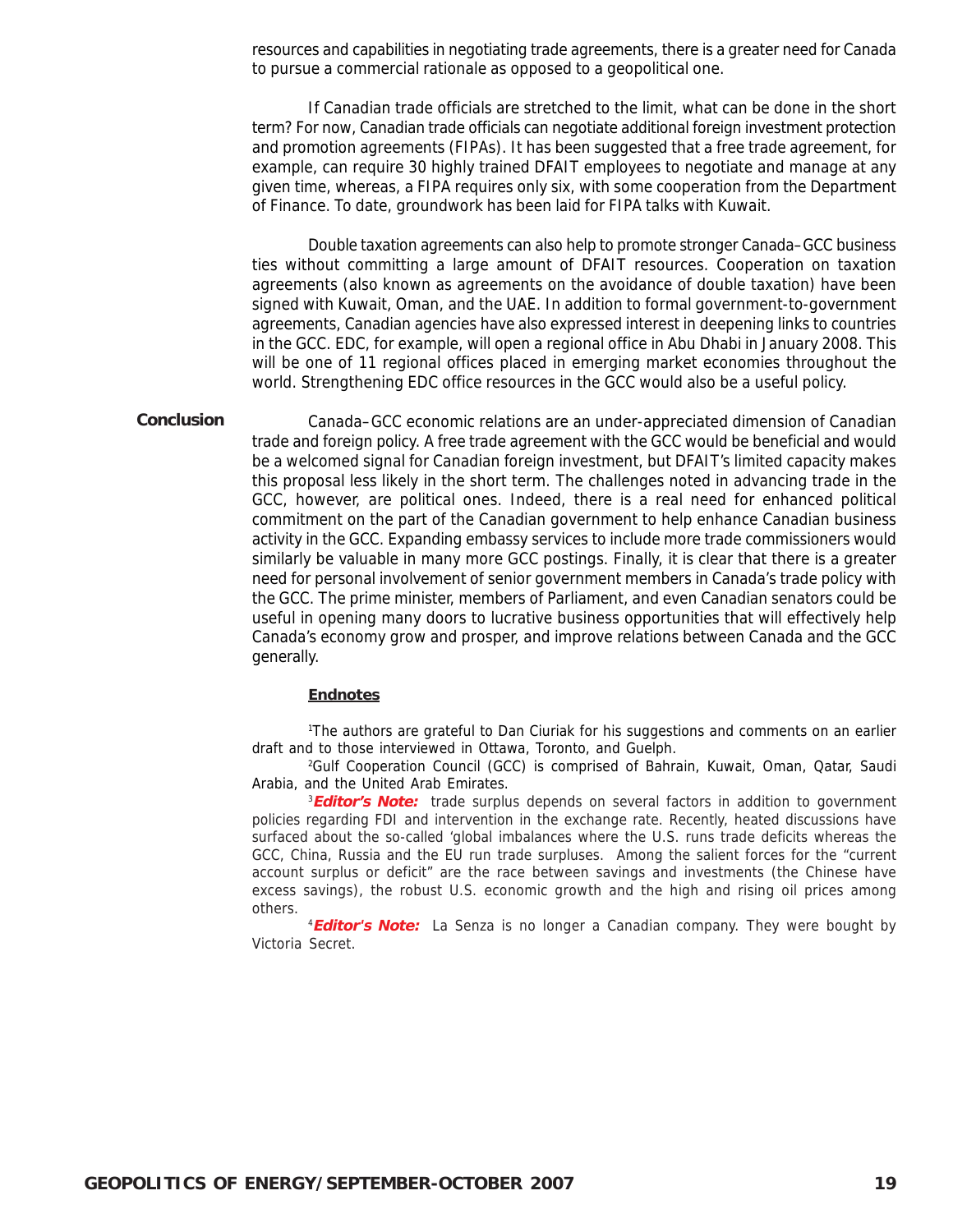#### **References**

Buchanan, Terri-Sue. 2005. "The Gulf Cooperation Council: Refining Endless Growth." ExportWise (Spring). Ottawa: Export Development Canada. <www.edc.ca/english/ publications\_9332.htm> (August 2007).

Canadian Trade Commissioner Service. 2006. "Rendez Vous — Newsletter (January/ February 2006) — GCC <www.infoexport.gc.ca/ie-en/DisplayDocument.jsp?did=62885> (August 2007).

———. 2007. Country profiles. <www.infoexport.gc.ca> (August 2007).

Ciuriak, Dan, and Shinji Kinjo. 2005. "Trade Specialization in the Gravity Model of International Trade." In Trade Policy Research 2005, ed. John M. Curtis and Dan Ciuriak, 189–98. Ottawa: Department of Foreign Affairs and International Trade. <www.international.gc.ca/eet/ research/TPR-2005/TPR-2005\_Chapter\_09\_-\_Ciuriak-Kinjo-TSI.pdf> (August 2007).

Cross, Philip. 2006. "The Year in Review: The Revenge of the Old Economy." Canadian Economic Observer 19(4): 3.1–3.21. April <www.statcan.ca/cgi-bin/downpub/ listpub.cgi?catno=11-010-XIB2006004> (August 2007).

Department of Foreign Affairs and International Trade. 2005. "Opening Doors to the World: Canada's International Market Access Priorities 2005. <www.international.gc.ca/tna-nac/ 2005/pdf/ITC\_English\_05.pdf> (August 2007).

———. 2006. "Opening Doors to the World. Canada's International Market Access Priorities 2006." <www.dfait-maeci.gc.ca/tna-nac/2006/pdf/ITC\_06-en.pdf> (August 2007).———. 2007a. "Canada's Merchandise Exports." <www.international.gc.ca/eet/pdf/ PFACT Ann Merch Trade 2006 July 2007-en.pdf  $>$  (August 2007).

———. 2007b. "Country and Regional Information." <geo.international.gc.ca/cip-pic/geo/ geographic\_location-en.aspx> (August 2007).

Emerson, David. 2007. "Notes for an Address by the Honourable David L. Emerson, Minister of International Trade and Minister for the Pacific Gateway and the Vancouver-Whistler Winter Olympics to the Canada-Arab Business Council's Conference on Canada and the Arab World," Gatineau, February 13. <www.canada-arabbusiness.org/newsletter/101.doc> (August 2007).

Export Development Canada (EDC) (2007). "Global Export Forecast: Adapting to the Evolving Trade Paradigm." Spring 2007. Ottawa.

Goldfarb, Danielle. 2005. "US Bilateral Free Trade Accords: Why Canada Should Be Cautious About Going the Same Route." Border Papers. Toronto: CD Howe Institute.

Industry Canada. 2006. "Report on Canada's Industrial Performance." Micro-Economic Policy Analysis Branch, Industry Canada. <strategis.ic.gc.ca/epic/site/eas-aes.nsf/vwapj/ CIPQ406E.pdf/\$FILE/CIPQ406E.pdf> (August 2007).

International Trade Centre. 2007. Trade Performance Index. <www.intracen.org/countries/ toolpd05/tpi-2007-05.xls> (August 2007).

Lingenfelter, Dwain, Mohamad Azzam, and Richard Mann. 2005. "Presentation to the Subcommittee on International Trade." February 21. Canada-Arab Business Council. <www.canada-arabbusiness.org/eventfiles/80.pdf> (August 2007).

Mann, Richard. YEAR. Interview with authors. Toronto, June.

Martin, Paul. (2005). "PM Martin's Speech at the Canada-Arab Business Council Dinner." Gatineau, November 21. <www.canada-arabbusiness.org/eventfiles/111.pdf> (August 2007).

Mandel-Campbell, Andrea. 2007. "Land of the Timid … Home of the Careful." Maclean's April 16, 120(14): 32–35.

Metz, Andreas, and Bart Van Ark. 2007. "Growth in the GCC Depends on Productivity." Executive Action Report, February. Series no. 227. New York: Conference Board.

Saleh, Niven. 1999. "The European Union and the Gulf Sates: A Growing Partnership." GCC Policy 7(1): 50–71.

Seguin, Richard. YEAR. Interview with authors. Guelph, June.

Standing Senate Committee of Foreign Affairs. 1996. Proceedings of the Standing Senate Committee on Foreign Affairs. Issue 15, December 3. <www.parl.gc.ca/35/2/parlbus/commbus/ senate/Com-e/fore-e/15ev-e.htm?Language=E&Parl=35&Ses=2&comm\_id=8> (August 2007).

Subcommittee on International Trade, Trade Disputes, and Investment of the Standing Committee on Foreign Affairs and International Trade. 2005. Evidence. 38th Parliament, Number 012. February 21.

<cmte.parl.gc.ca/cmte/

CommitteePublication.aspx?SourceId=103470&Lang=1&PARLSES=381&JNT=0&COM=9099>.

Standing Committee on International Trade. 2007. Evidence. 39th Parliament, Session 1, Number 050. February 27. <cmte.parl.gc.ca/Content/HOC/Committee/391/CIIT/Evidence/ EV2753158/CIITEV50-E.PDF> (August 2007).

World Bank. 2006. Global Economic Prospects 2006: Economic Implications of Remittances and Migration. Washington DC: World Bank. <go.worldbank.org/CGW1GG3AV1> (August 2007).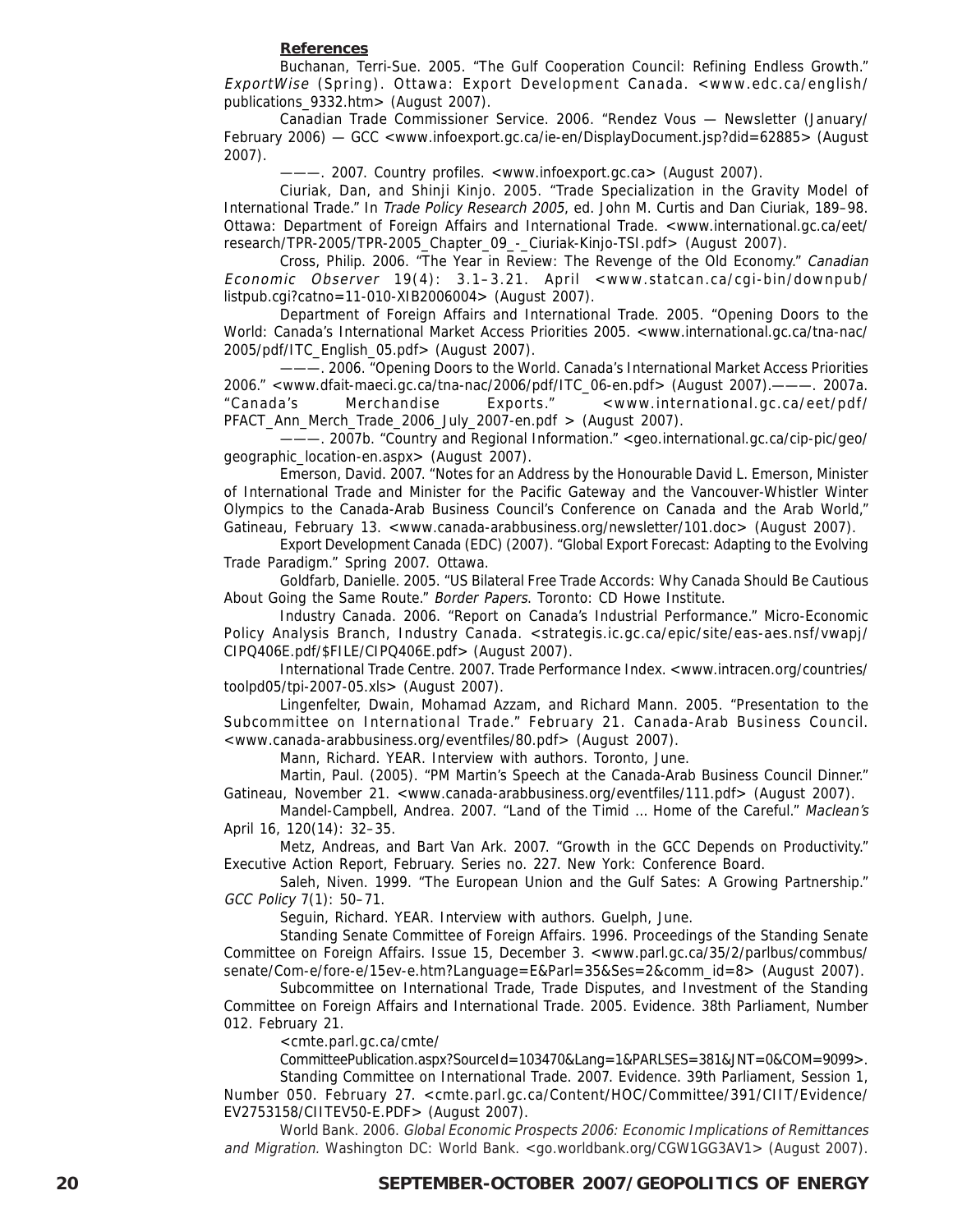### **TABLES AND FIGURES**

|                               | Exports in 2006<br>(C\$ millions) | Rank in 2006 | Share of Total Exports<br>(%) |
|-------------------------------|-----------------------------------|--------------|-------------------------------|
| <b>United States</b>          | 359,258                           |              | 81.6                          |
| <b>United Kingdom</b>         | 10,133                            | 2            | 2.3                           |
| Japan                         | 9,416                             | 3            | 2.1                           |
| China                         | 7.661                             | 4            | 1.7                           |
| Mexico                        | 4,385                             | 5            | 1.0                           |
| India                         | 1,677                             | 14           | 0.4                           |
| Gulf Cooperation Council*     | 1.613                             | 15           | 0.4                           |
| Brazil                        | 1,338                             | 17           | 0.3                           |
| Russia                        | 870                               | 20           | 0.2                           |
| <b>Total Canadian Exports</b> | 439,500                           |              |                               |

#### **Table 1: Canada's Top Export Partners in 2006**

\*Gulf Cooperation Council: Bahrain, Kuwait, Oman, Qatar, Saudi Arabia, and the United Arab Emirates. SOURCE: Adapted from Department of Foreign Affairs and International Trade 2007a.

|                                             | 1995                           | 1997                           | 1999                           | 2001                           | 2003                           | 2005                           | 2006                            |
|---------------------------------------------|--------------------------------|--------------------------------|--------------------------------|--------------------------------|--------------------------------|--------------------------------|---------------------------------|
| <b>Bahrain</b><br>Kuwait                    | 17.6<br>64.8                   | 10.8<br>55.4                   | 12.6<br>38.3                   | 13.6<br>62.3                   | 17.2<br>82.3                   | 28.1<br>118.1                  | 31.1<br>90.2                    |
| Oman<br>Oatar<br>Saudi Arabia<br><b>UAE</b> | 24.3<br>11.5<br>521.1<br>200.9 | 14.8<br>16.3<br>557.7<br>260.4 | 11.6<br>11.2<br>296.9<br>181.1 | 19.3<br>26.0<br>339.7<br>208.8 | 49.2<br>36.7<br>469.0<br>343.0 | 22.7<br>85.7<br>439.2<br>587.7 | 55.9<br>104.9<br>543.6<br>787.3 |
| Total Exports 262,266.6                     |                                | 298,072.0                      | 355,420.3                      | 404,085.0                      | 381.071.4                      | 436.225.9                      | 439.500.4                       |
| Share of<br><b>Total Exports</b>            | 0.68%                          | 0.74%                          | 0.48%                          | 0.46%                          | 0.48%                          | 0.61%                          | 0.71%                           |

#### **Table 2: Canada's Exports to the GCC, Selected Years** (C\$ millions)

SOURCE: Department of Foreign Affairs and International Trade.

#### **Table 3: Canada's Imports from the GCC, Selected Years** (C\$ millions)

|                         | 1995   | 1997      | 1999      | 2001      | 2003      | 2005      | 2006      |
|-------------------------|--------|-----------|-----------|-----------|-----------|-----------|-----------|
| <b>Bahrain</b>          | 1.47   | 2.39      | 5.10      | 11.82     | 11.24     | 7.61      | 101.95    |
| Kuwait                  | 0.04   | 1.97      | 3.10      | 18.86     | 51.33     | 60.41     | 63.78     |
| Oman                    | 1.00   | 0.84      | 1.59      | 2.70      | 7.00      | 4.66      | 6.13      |
| Qatar                   | 0.51   | 37.84     | 6.11      | 14.33     | 7.67      | 46.14     | 52.17     |
| Saudi Arabia            | 501.83 | 647.78    | 429.46    | 800.44    | 919.28    | 1,701.35  | 1.706.15  |
| <b>UAE</b>              | 5.99   | 13.65     | 29.01     | 72.19     | 30.22     | 66.27     | 93.93     |
| Total Imports 225,552.9 |        | 272,946.3 | 320,408.7 | 343,110.5 | 336.141.3 | 380,809.6 | 396.442.9 |
| Share of                |        |           |           |           |           |           |           |
| <b>Total Imports</b>    | 0.41%  | 0.63%     | 0.39%     | 0.75%     | 0.91%     | 1.09%     | 1.21%     |

SOURCE: Department of Foreign Affairs and International Trade.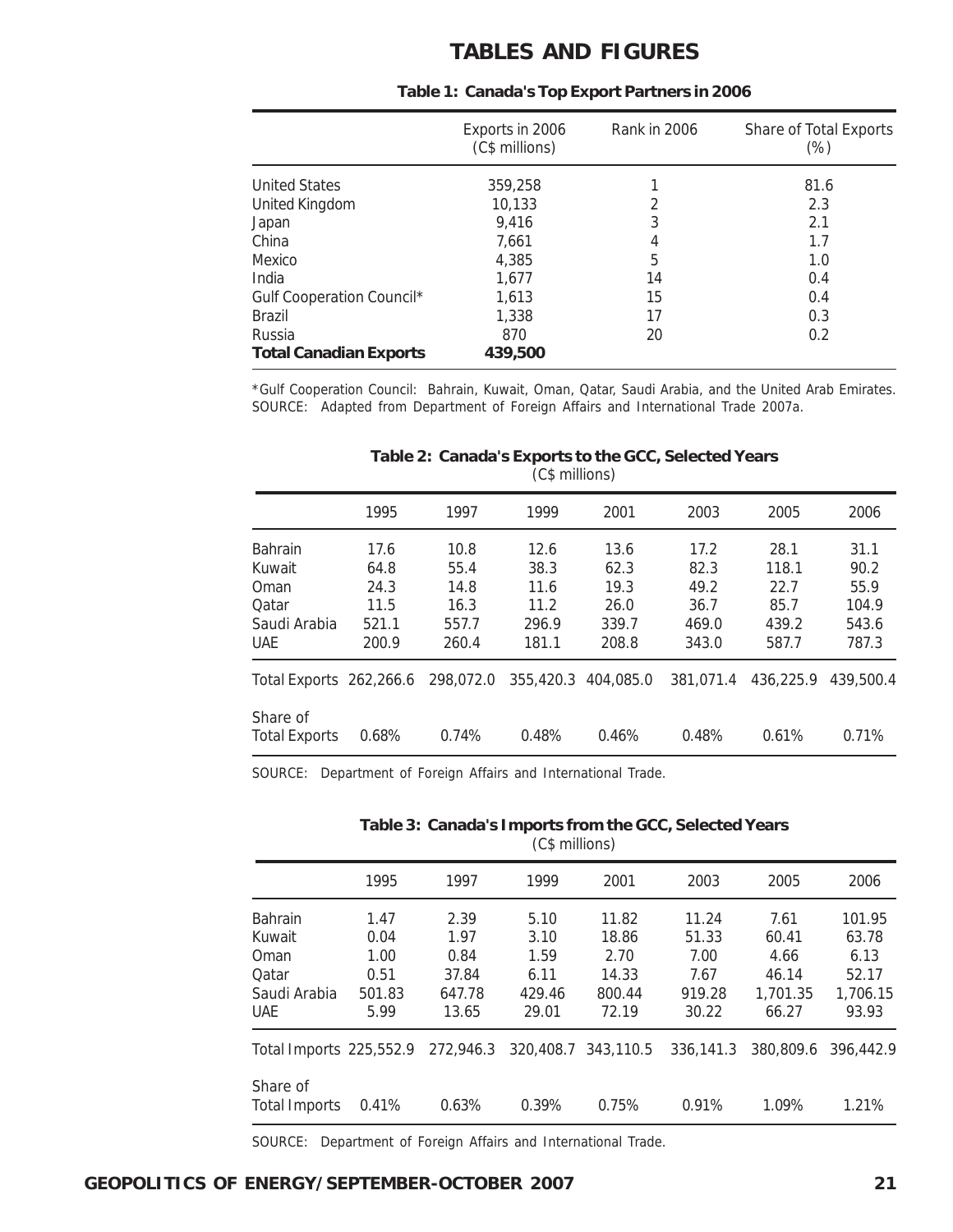|                                 | 1995   | 1998   | 2001  | 2004 | 2005 | Average<br>1995-2005 |
|---------------------------------|--------|--------|-------|------|------|----------------------|
| <b>Gulf Cooperation Council</b> |        |        |       |      |      | 4.0                  |
| Bahrain                         | 3.9    | 4.8    | 4.6   | 5.4  | 6.9  | 4.9                  |
| Kuwait                          | 4.9    | 3.7    | 0.7   | 6.2  | 8.5  | 4.4                  |
| Oman                            | 5.0    | 2.6    | 7.4   | 3.1  | --   | 3.5                  |
| Qatar                           | $- -$  | --     | $- -$ | 20.8 | 6.1  | 9.4                  |
| Saudi Arabia                    | 0.2    | 2.8    | 0.5   | 5.3  | 6.6  | 3.0                  |
| <b>United Arab Emirates</b>     | 7.9    | 4.3    | 8.0   | 9.7  | 8.5  | 6.8                  |
| <b>Other Economies</b>          |        |        |       |      |      |                      |
| India                           | 7.6    | 6.0    | 5.2   | 8.3  | 9.2  | 6.5                  |
| China                           | 10.9   | 7.8    | 8.3   | 10.1 | 10.2 | 9.3                  |
| <b>Brazil</b>                   | 4.2    | 0.1    | 1.3   | 4.9  | 2.3  | 2.4                  |
| Russia                          | $-4.1$ | $-5.3$ | 5.1   | 7.1  | 6.4  | 3.2                  |

#### **Table 4: Gross Domestic Product Growth Rates of the GCC, Brazil, Russia, India, and China**

NOTE: Aggregates for the Gulf Cooperation Council are quoted in Metz and Van Ark (2007, Table 1, 10).

SOURCE: World Development Indicators Online, World Bank.

| 2000 | Import<br>Export<br><b>Trade Balance</b> | 2,197<br>3,221<br>1,024 |
|------|------------------------------------------|-------------------------|
| 2001 | Import<br>Export<br><b>Trade Balance</b> | 1,701<br>3,986<br>2,285 |
| 2002 | Import<br>Export<br><b>Trade Balance</b> | 1,460<br>3,825<br>2,365 |
| 2003 | Import<br>Export<br><b>Trade Balance</b> | 1,872<br>3,333<br>1,460 |
| 2004 | Import<br>Export<br><b>Trade Balance</b> | 2,256<br>4,375<br>2,119 |
| 2005 | Import<br>Export<br><b>Trade Balance</b> | 2,360<br>4,109<br>1,749 |

#### **Table 5: Australia's Trade Balance with the GCC\*, 2000-2005** (US\$ millions)

\*GCC: Bahrain, Egypt, Iran, Iraq, Israel, Jordan, Kuwait, Lebanon, Oman, Qatar, Saudi Arabia, Syria, United Arab Emirates, Yemen.

SOURCE: United Nations Commodity Trade Statistics Database (COMTRADE).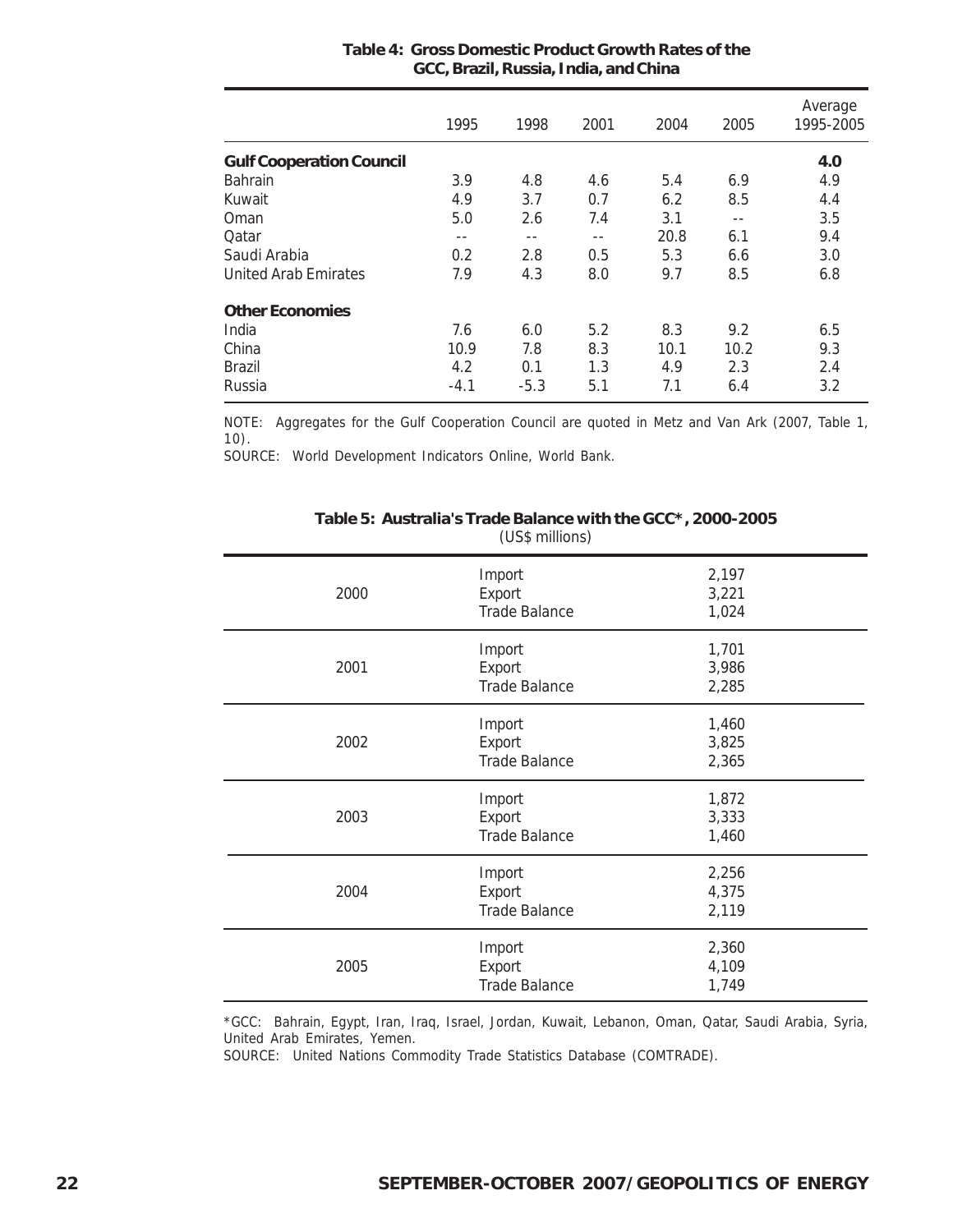

NOTE: Gulf Cooperation Council (GCC) = Bahrain, Kuwait, Oman, Qatar, Saudi Arabia, and the United Arab Emirates.

SOURCE: International Trade Canada.

![](_page_22_Figure_4.jpeg)

![](_page_22_Figure_5.jpeg)

NOTES: 1) Gulf Cooperation Council (GCC) = Bahrain, Kuwait, Oman, Qatar, Saudi Arabia, and the United Arab Emirates; 2) Middle East (ME) = Egypt, Iran, Iraq, Israel, Jordan, Lebanon, Syria, and Yemen.

SOURCE: United Nations Commodity Trade Statistics Database (COMTRADE).